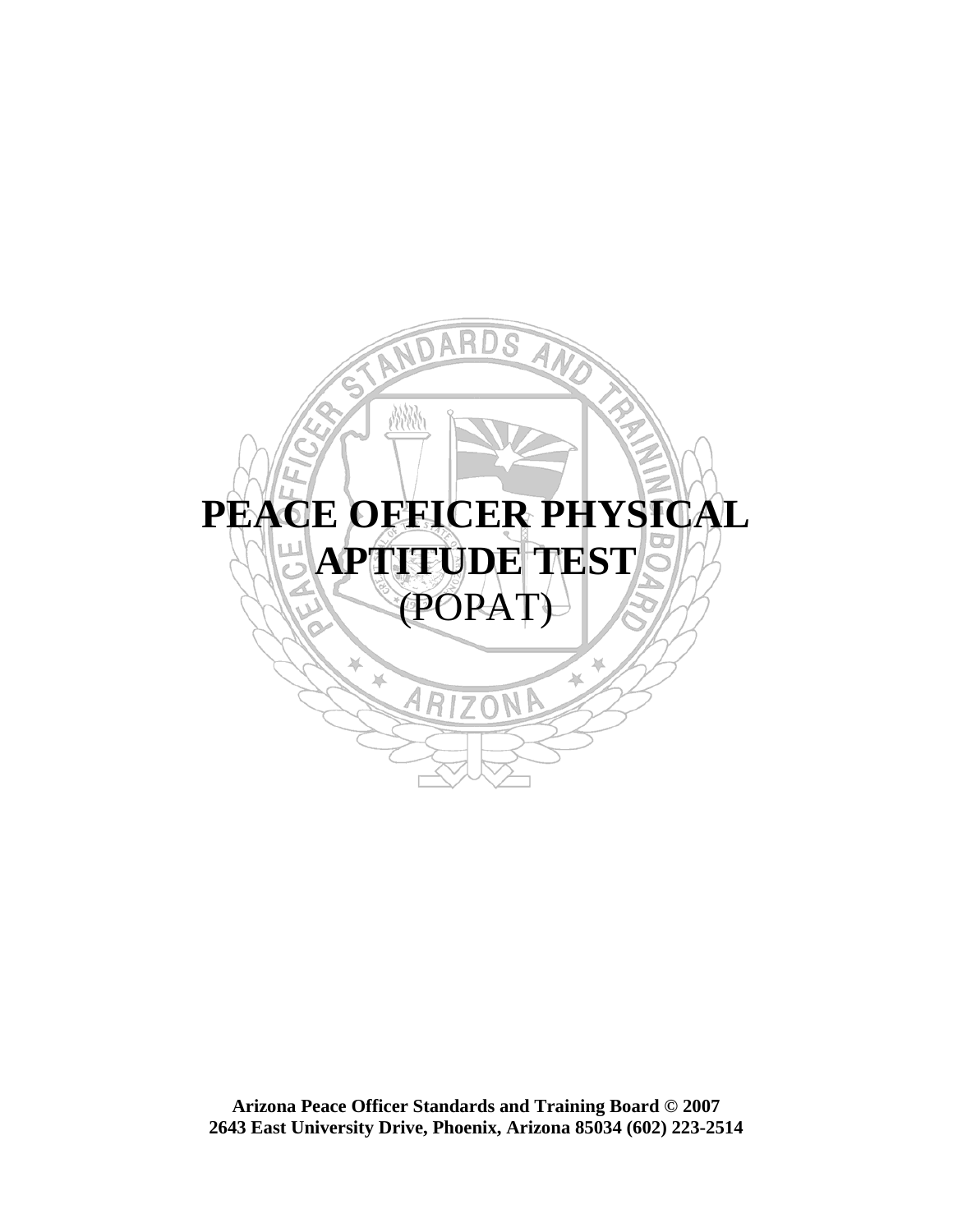## **Arizona Peace Officer Standards and Training Board PEACE OFFICER PHYSICAL APTITUDE TEST (POPAT)**

The Peace Officer Physical Aptitude Test (POPAT) is administered to cadets in one of the Board's approved academies and is also required for peace officer applicants applying for waivers of the Basic Peace Officer Course. For academy cadets, the POPAT (or other job-related physical aptitude test approved by the Board) will normally be administered during the fourth to sixth weeks of training. It shall also be administered prior to the conclusion of the physical conditioning program and/or the cadet's successful graduation from the academy. **The POPAT has been designed for use in the Basic Peace Officer Course and is only approved for such use or as a part of the Board's waiver process.**

This section of the manual contains a brief description of how the POPAT was developed, as well as written procedures for administering and scoring the test. Also included are AZ POST Guidelines for Evaluating Alternative Physical Aptitude Tests.

## **A. DEVELOPMENT OF THE POPAT**

Development of the POPAT consisted of conducting a detailed job analysis to identify the nature and extent of significant physical tasks performed on patrol. A combination work diary-interview-survey approach was used to collect the job analysis information. This data was used to develop tests which simulate actual job tasks (climbing obstacles, moving incapacitated persons, etc.). A total of five work sample tests were developed for inclusion into the POPAT:

|                          | 99-YARD OBSTACLE COURSE Run a 99-yard obstacle course consisting of several sharp turns, a number of curb height<br>obstacles, and a 34-inch high obstacle that must be vaulted. |
|--------------------------|----------------------------------------------------------------------------------------------------------------------------------------------------------------------------------|
| <b>BODY DRAG</b>         | Lift and drag 165-pound, lifelike dummy 32 feet.                                                                                                                                 |
| <b>CHAIN-LINK FENCE</b>  | Run five yards to a six-foot, chain-link fence, climb over fence, continue running another<br>25 yards.                                                                          |
| <b>SOLID FENCE CLIMB</b> | Run five yards to a six-foot solid fence, climb over fence, continue running another 25<br>yards.                                                                                |
| 500-YARD RUN             | Run 500 yards (equivalent to one lap plus 60 yards of a standard running track).                                                                                                 |

## **B. ADMINISTRATION OF THE POPAT**

For purposes of assuring standardization across the state, all test equipment must meet stated specifications and all test protocols must be strictly followed. The POPAT shall be supervised by at least one test administrator who may be assisted by an appropriate number of test proctors. *The POPAT shall be administered during one concurrent session.*

## **Requirements for Test Administrators**

POPAT administrators shall be Board specialty instructors in the area of physical conditioning or have equivalent training. A four-year degree in physical education or completion of a Board-approved physical conditioning program shall be considered equivalent training.

## **Recommendations for Test Proctors**

As a means of ensuring that all tests are administered in a consistent and proper manner, it is recommended that all proctors have some background in exercise and exercise testing. Proctors need not have an extensive formal educational background, but should have a working familiarity with the types of tests that are included in the POPAT or other Board approved physical aptitude tests used by an academy. Training should be provided for those persons selected to be test proctors. An approach which has been found to be particularly effective for this training consists of having the proctors, as a group, go through the following step-by-step process for each test in the POPAT.

- 1. Review and discuss test proctor instructions.
- 2. Set up all testing equipment as specified in instructions.
- 3. Review set up for correctness; note critical features of setup and/or errors made in set up.
- 4. Administer tests to each other; proctors take turns being test subjects; where appropriate, proctors compare test results obtained for given test subject (e.g., stopwatch reading).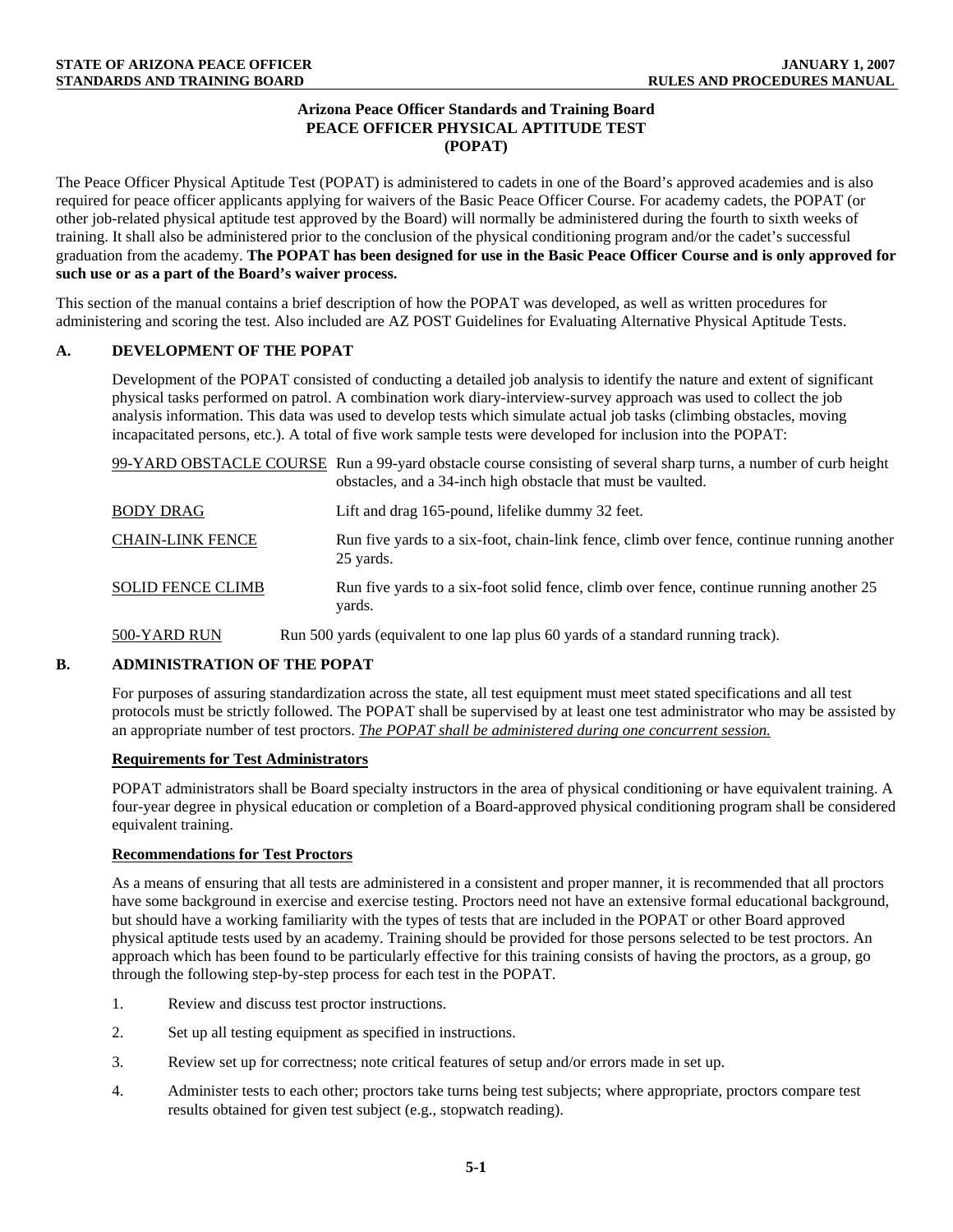- 5. Critique and discuss results of trial administrations; note critical features of test administration; resolve all discrepancies identified during trial administrations.
- 6. Continue steps four and five, as necessary.

At the conclusion of this process, each proctor assumes his/her designated test station and several volunteers proceed from station-to-station through the entire POPAT. This allows the proctors to field test and identify any revisions that need to be made in the sequencing of the tests.

## **C. PROTOCOLS FOR POPAT ADMINISTRATION**

Each segment of the POPAT is administered at a separate test station. All tests are timed. With the exception of the 500-Yard Run, each test is administered twice and the time for the fastest trial is used as the cadet's score. The specific instructions for administering each test follow. A flow chart depicting the processing of candidates and a form for recording each candidate's test data are also provided.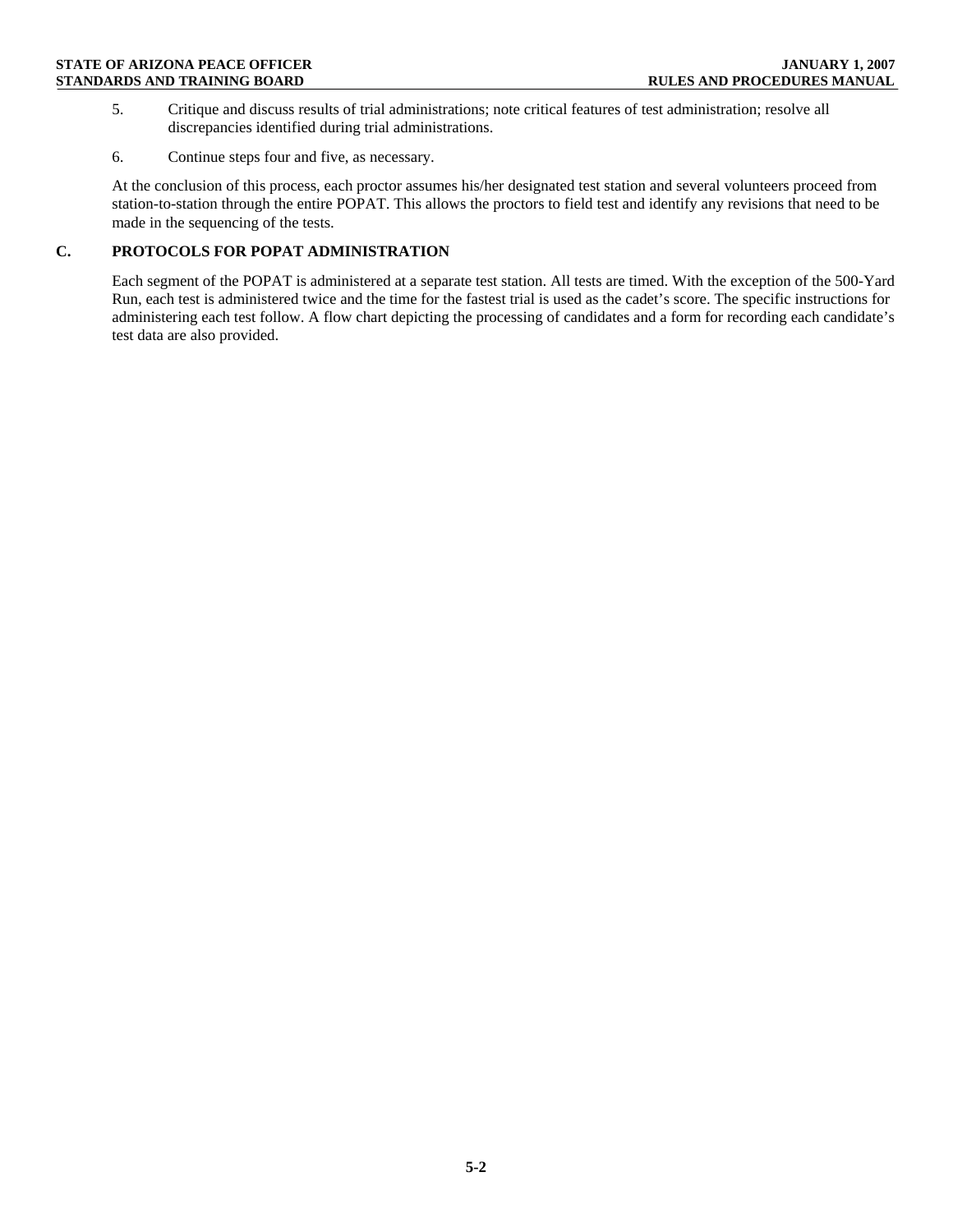| <b>Proctors Required</b> <sup>1</sup> | <b>Test Station</b>                                                                                                                                                                                                           | <b>Elapsed Time</b><br>(in minutes) <sup>2</sup> |
|---------------------------------------|-------------------------------------------------------------------------------------------------------------------------------------------------------------------------------------------------------------------------------|--------------------------------------------------|
| 3                                     | Warm-up exercises<br>A:                                                                                                                                                                                                       | $15^3$                                           |
| 1                                     | Agility Run (2 trials)<br>B:                                                                                                                                                                                                  | 15                                               |
| 1                                     | C:<br>Body Drag (2 trials)                                                                                                                                                                                                    | 15                                               |
| 1                                     | <b>Obstacle Climbs</b><br>D:<br>Chain Link Fence<br>(2 trials)<br>Solid Fence (2 trials)                                                                                                                                      | 20                                               |
| 3                                     | 500-Yard Run<br>E:                                                                                                                                                                                                            | 15 <sup>4</sup>                                  |
| <b>Total Proctors:</b>                | 3                                                                                                                                                                                                                             |                                                  |
| <b>Cadet Testing Rate:</b>            | 40/1.5 hours (cadets tested in groups of 15 or less; each group begins at<br>different station (B to D) and changes among stations, B, C, D every 15-<br>20 minutes).<br>All cadets are at stations A and E at the same time. |                                                  |

## **Example Test Flow Chart for Peace Officer Physical Aptitude Test (POPAT)**

<sup>1</sup>One proctor assigned to test stations B, C and D. All proctors are present at Station A and E.

<sup>2</sup>Estimates assume all test stations will be located in close proximity to each other.

**3** All cadets should group together at Station A for warm-up.

<sup>4</sup>All cadets report at same time and are run in groups. Group size will depend on number of available stopwatches.

## **Station A - Initial Processing/Warm-Up**

MATERIALS: Cadets' scoring forms, pencils and an area large enough to conduct the warm-up routine.

### PROCEDURES:

- 1. Give each cadet a POPAT data collection form. Instruct cadets to fill in their name, the date, and any other information that the academy wishes to collect (e.g., I.D. number, hiring agency).
- 2. Form three or more groups of equal size. Inform cadets that they are to remain with their group throughout the test. Academies with very large classes may need to form more that three groups.
- 3. Move cadet class to warm-up area (if not already there) and conduct warm-up activity.
- 4. Following warm-up, send each group to each test station using the following schedule. (Large classes may require a different schedule):

| Group   | 1 <sup>st</sup> Station | $2nd$ Station    | $3rd$ Station    | <b>Last Station</b> |
|---------|-------------------------|------------------|------------------|---------------------|
| Group 1 | <b>Station B</b>        | Station C        | <b>Station D</b> | <b>Station E</b>    |
| Group 2 | Station C               | <b>Station D</b> | <b>Station B</b> | <b>Station E</b>    |
| Group 3 | <b>Station D</b>        | <b>Station B</b> | Station C        | <b>Station E</b>    |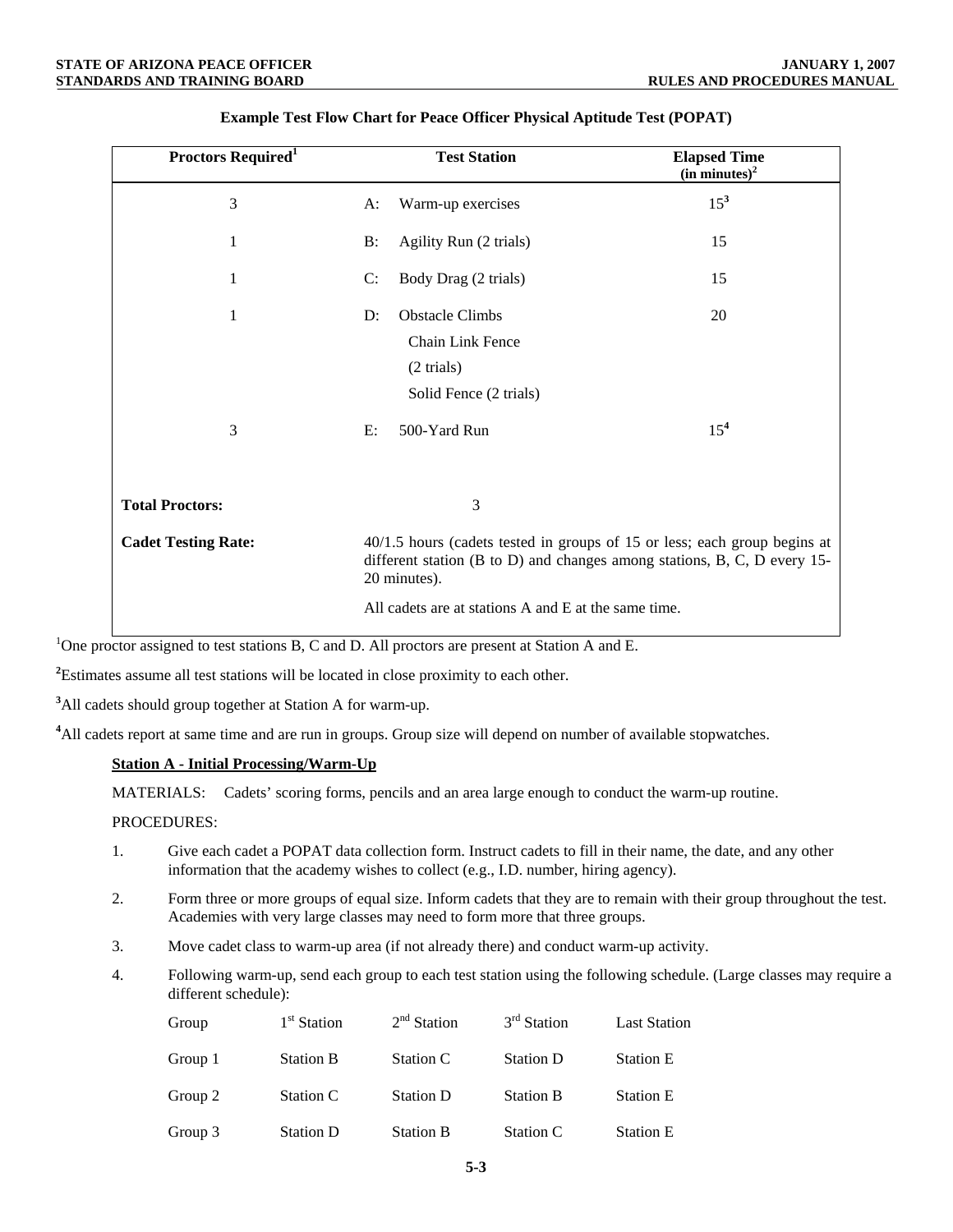#### **Station B - 99-Yard Obstacle Course**

MATERIALS: Stop watch, measuring tape, traffic cones (18), cord (250'), 6"x6"x3' curbs (3), and a 34" high obstacle (see test materials description).

### SET UP:

Position obstacles and traffic cones (as specified in the diagram) on a smooth, flat, dry, paved, short grass or hard-packed surface. Re-check all measurements to verify all obstacles are correctly positioned. String cord between traffic cones.

#### PROCEDURES:

- 1. Instructions To Cadet: "This test simulates a short-distance foot pursuit that could occur in the parking lot of an office complex. This test requires you to make frequent changes in direction while running as fast as possible. This test will be administered twice, with a two-minute rest period between tests."
- 2. Walk length of course with cadet. Point out boundaries and emphasize that 34" obstacles *must be vaulted* by placing both hands on top of the barrier.
- 3. Allow cadet several minutes to stretch and warm up.
- 4. Position cadet at start line.
- 5. Remind cadet that:
	- a. He/she is to run the course as quickly as possible;
	- b. He/she will be tested twice, with at least a two-minute rest period between tests.
- 6. Assume position approximately half-way between start/finish lines as shown in the diagram. Set stopwatch at zero and start test with command, *"Ready, go."*
- 7. Clock and record time taken to complete course on cadet's test form. *Record time to the nearest tenth of a second.*
- 8. Allow cadet two minutes to rest.
- 9. Re-test cadet following same procedures.
- 10. Direct cadet to next test station.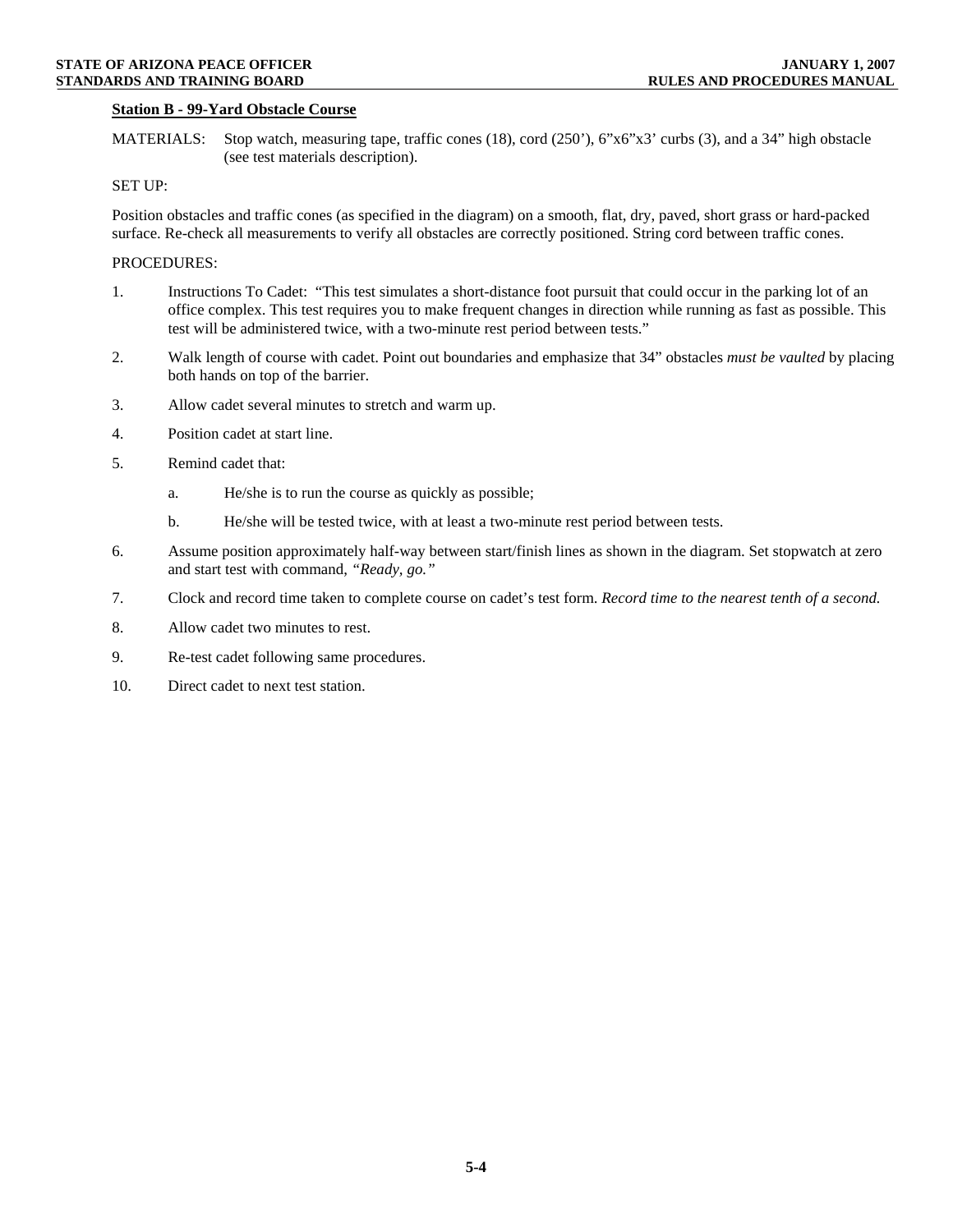

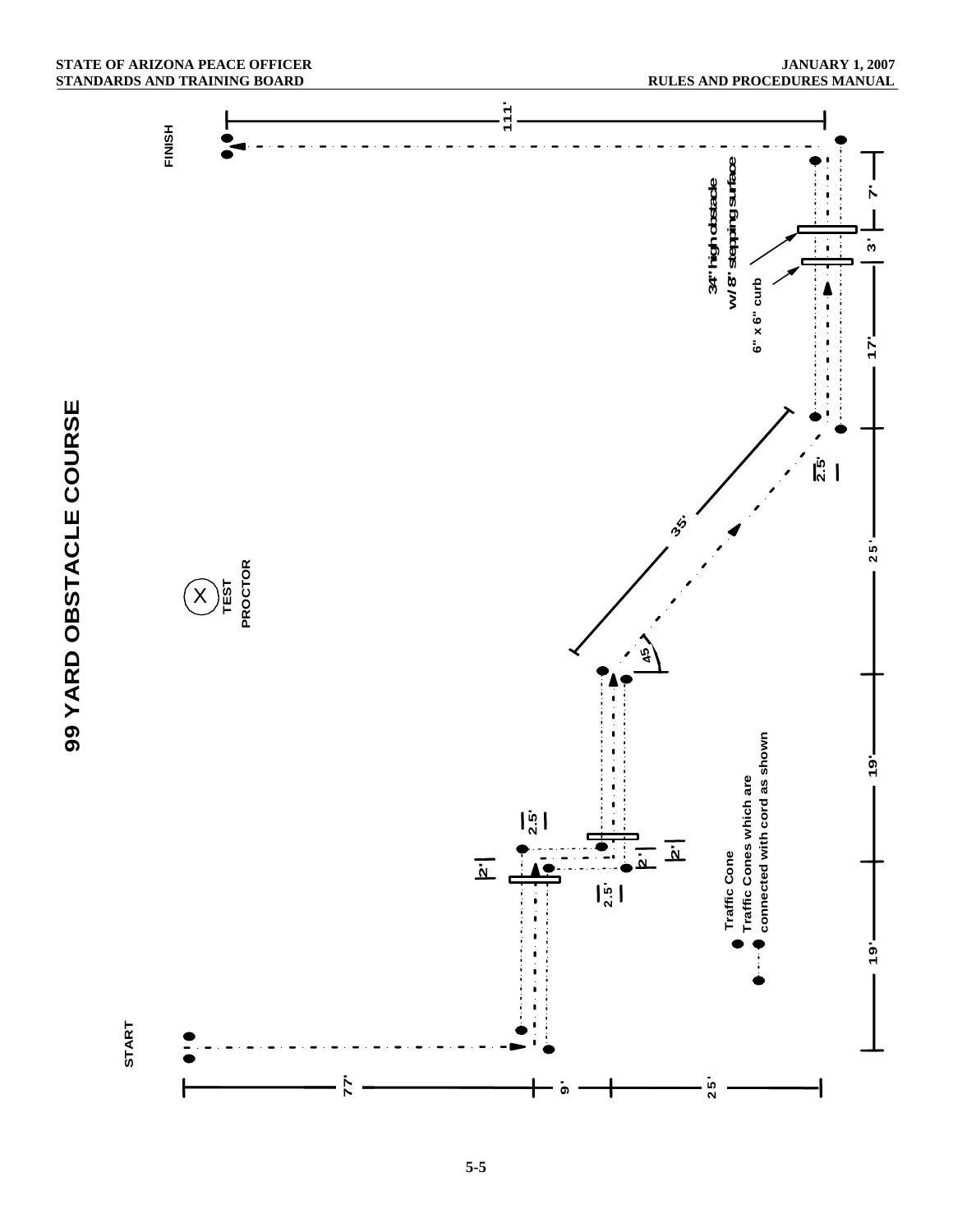## **Station C - Body Drag**

MATERIALS: Stopwatch, 165-pound dummy, measuring tape, four traffic cones and tape to mark start/finish lines.

SETUP:

- 1. Test is to be administered on a smooth, flat, dry, paved, short grass or hard-packed surface. Measure and mark start/finish lines 32 feet apart. Allow 10-15 feet beyond each line for the candidate to stop at the conclusion of the test. Mark lines with tape or chalk and traffic cones.
- 2. Position dummy face side up with head toward finish line and feet 12 inches behind start line (see diagram).

## PROCEDURE:

- 1. Instructions to cadet: "This test simulates dragging someone who is physically incapacitated. The test requires that you lift and drag a life-like dummy that is lying face up on the floor. The dummy must be dragged 32 feet. The test will be given twice, with a two-minute rest period between. When lifting and dragging the dummy, please do not grab or pull the dummy by the head or arms as this may damage the dummy. You will lift the dummy first and tell me when you are ready to begin the test. Time starts when the dummy's feet cross the starting line and ends when the feet cross the finish line. DO NOT JERK THE DUMMY UP WHEN LIFTING IT."
- 2. Demonstrate proper method of grasping, lifting dummy (grabbing dummy under arms and lifting dummy's upper body off ground and up against cadet's body while knee is bent back relatively straight position - see diagram).
- 3. Instruct cadet to warm up by jogging in place and stretching out the lower back and trunk.
- 4. Remind cadet that he/she is to drag the dummy as fast as possible because the test is timed.
- 5. Check position of dummy. Set stopwatch at zero. Position self adjacent to cadet.
- 6. Instruct cadet to lift dummy at starting position. Inform cadet that test will begin when the dummy's feet cross the starting line. Start test when the dummy's feet cross the starting line.
- 7. Clock time that it takes cadet to drag dummy's feet across finish line. Record time to the nearest tenth of a second on cadet's test form.
- 8. Allow cadet to rest at least two minutes.
- 9. Re-test cadet following same procedures.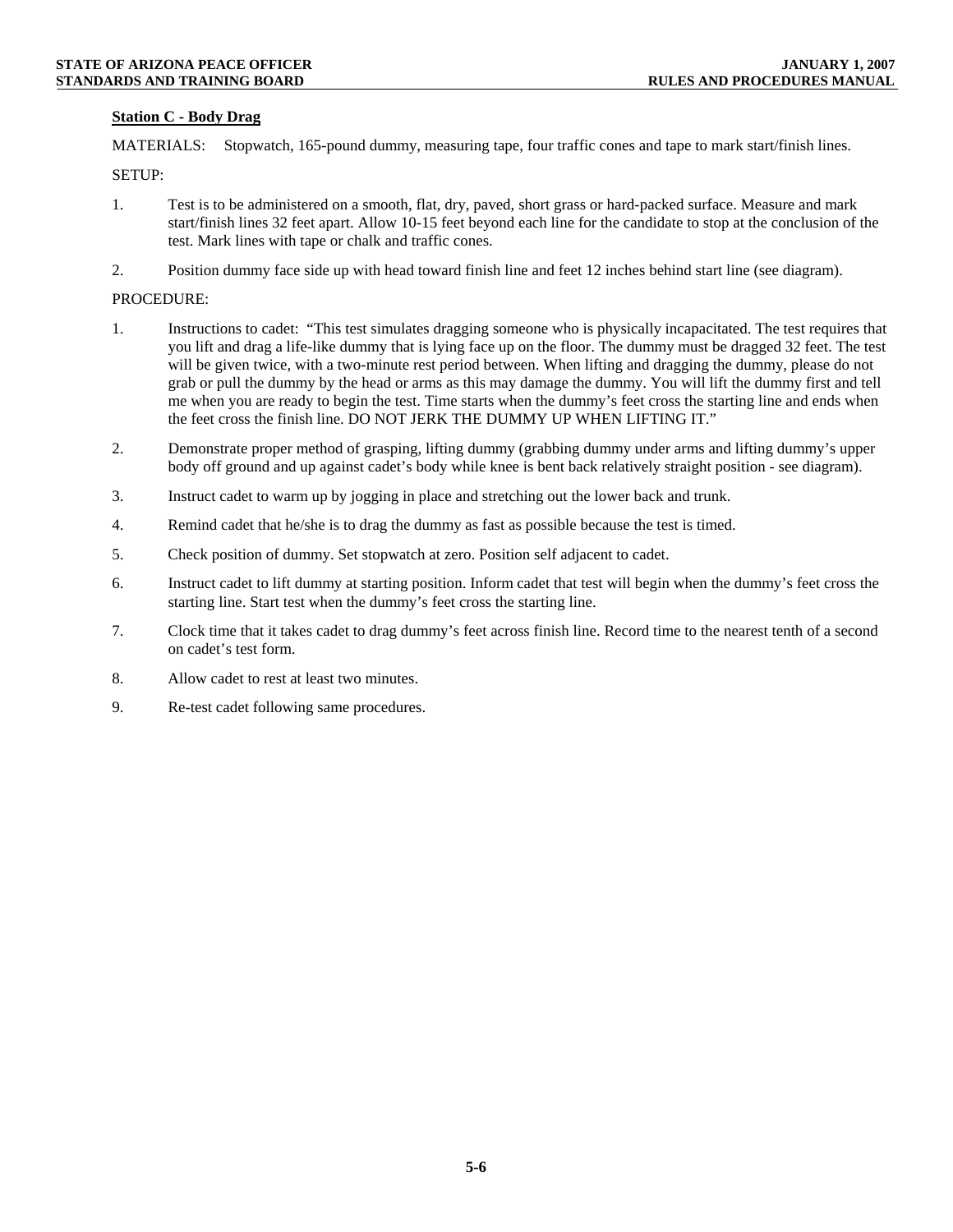

NOTE: It is important that cadets be thoroughly warmed up prior to this test. Particularly important are low back stretching exercises.

## **Station D - Fence Climb**

MATERIALS: Stopwatch, six traffic cones, matting to cover side supports of fence, fence and 6' x 6' gym mat. (see test materials description.)

## SETUP:

- 1. Position fence in center of a stretch of level, dry ground approximately 50 yards in length. Surface must be packed dirt or short grass (not pavement or long grass). Put matting on side support rails and behind fence (cadets are to land on the gym mat after going over fence).
- 2. Measure and mark start lines five yards from each side of fence, and finish lines 25 yards from each side of fence. Use two traffic cones to mark each line.
- 3. If two separate fences are utilized, the solid fence must be made of wood fence (not brick or concrete block).

#### PROCEDURES:

1. Instructions to cadet: *"Two tests of your ability to climb over fences will be administered at this station. Both fences are six feet high. One fence is solid wood and the other is chain link.*

*The amount of time it takes you to climb the fences will be recorded. For each test you are to run up to the fence, scale the fence, and continue running to the finish line. Each test will be administered twice with at least a twominute rest period between administrations. Your fastest time will be used as your score.*

*You may use any method you wish to get over the fences. However, you may not use the side supports in any manner to get over the fences. If you do, you will be scored as if you had failed to get over the fence. If you are unsuccessful in your first attempt to get over a fence, continue trying until you succeed."*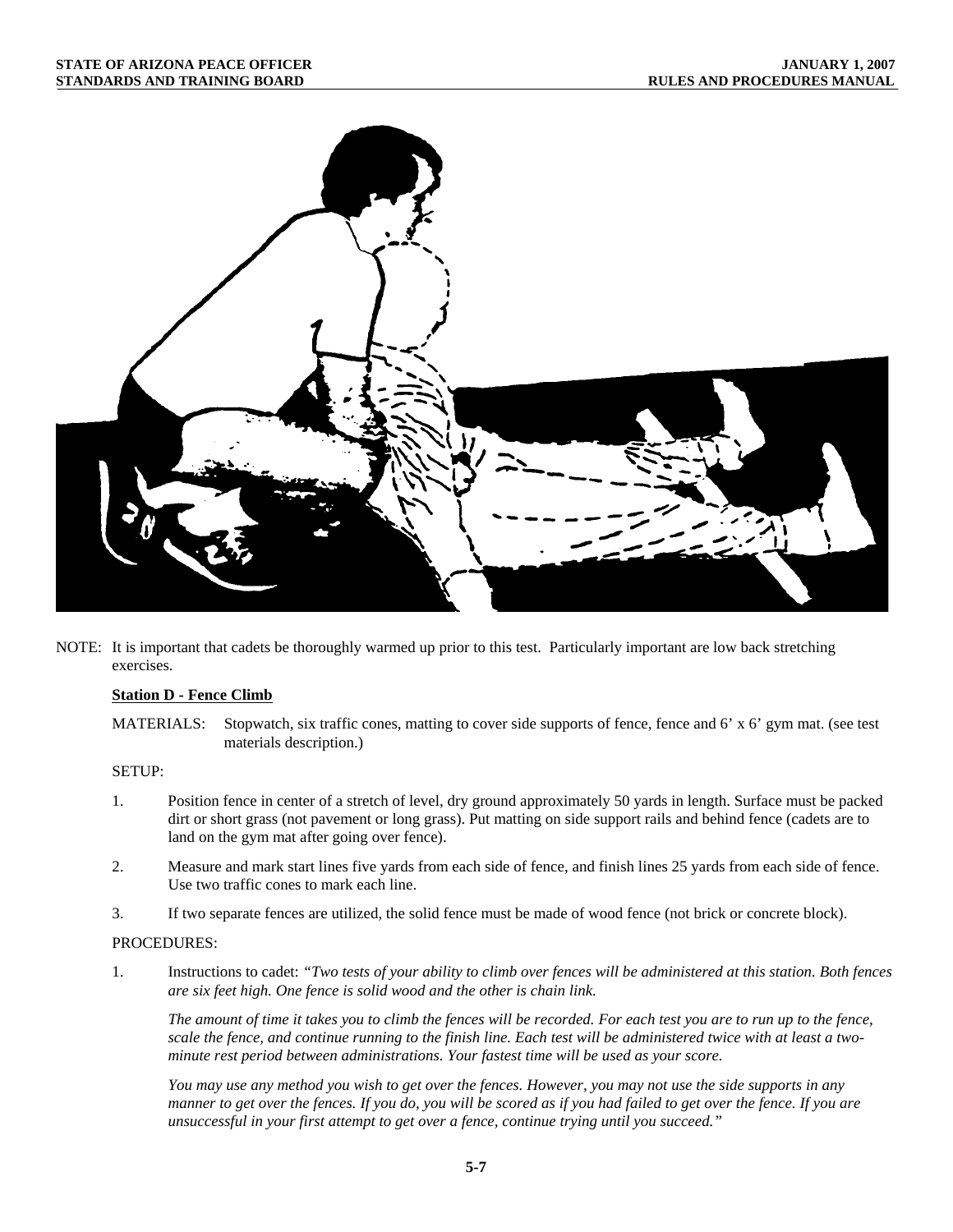- 2. Position cadet at start line for six-foot chain-link fence climb (five yards from fence).
- 3. Inform cadet that he/she:
	- a. Is to approach and climb fence and run to finish line beyond fence as quickly as possible;
	- b. May use any method to climb fence as long as side supports are not used;
	- c. May continue trying to climb fence, if not successful in first attempt;
	- d. Will be tested twice on each fence;
	- e. Will be tested twice on the chain-link fence before being tested on the solid fence;
	- f. Will be instructed to start the test with command, *"Ready, go."*
- 4. Demonstrate a proper approach to going over the fence (with cadet observing).
- 5. Assume position adjacent to fence, set stopwatch at zero and start test with command, *"Ready, go."*
- 6. Observe whether cadet uses side supports to get over fence. Consider candidate to have failed to clear fence if he/she uses side supports.
- 7. Clock and record time on cadet's test form. **Record time to the nearest tenth of a second.**
- 8. Allow cadet at least two minutes to rest.
- 9. Re-administer test following same procedures.
- 10. Allow cadet to rest at least two minutes.
- 11. Position cadet at start line for solid wood fence test.
- 12. Move gym mat to chain link side of fence.
- 13. Repeat steps four through nine.

## **Station E - 500-Yard Run**

MATERIALS: Stopwatch, measuring tape and two traffic cones.

SETUP: Test is to be given on a standard 440-yard athletic track. Measure and mark start/finish lines with traffic cones.

#### PROCEDURES:

1. Instructions to cadet: "This test simulates a long-distance foot pursuit and requires that you run 500 yards. The test consists of running one lap plus 60 yard's around the track.

*When taking the test, try to pace yourself at about ¾ speed for the first lap [considerably faster than a jog, but slower than a sprint]. Do not try to sprint the entire distance. The test will be administered only once."*

- 2. Instruct cadet to warm up by stretching and jogging in place.
- 3. Position cadet at start line.
- 4. Set stopwatch at zero and start test with command, "Ready, go."
- 5. Approach finish line as cadet approaches finish line.
- 6. Clock and record time taken to complete run on cadet's test form. **Record time to nearest tenth of a second.**
- 7. Review cadet's test form to confirm that all test scores have been recorded.
- 8. Observe cadet during cool down. Encourage cadet to walk around. Discourage cadet from lying or sitting down. **Notify appropriate personnel if cadet exhibits signs of physical distress** (dizziness, nausea, pallor, cold sweat, etc.).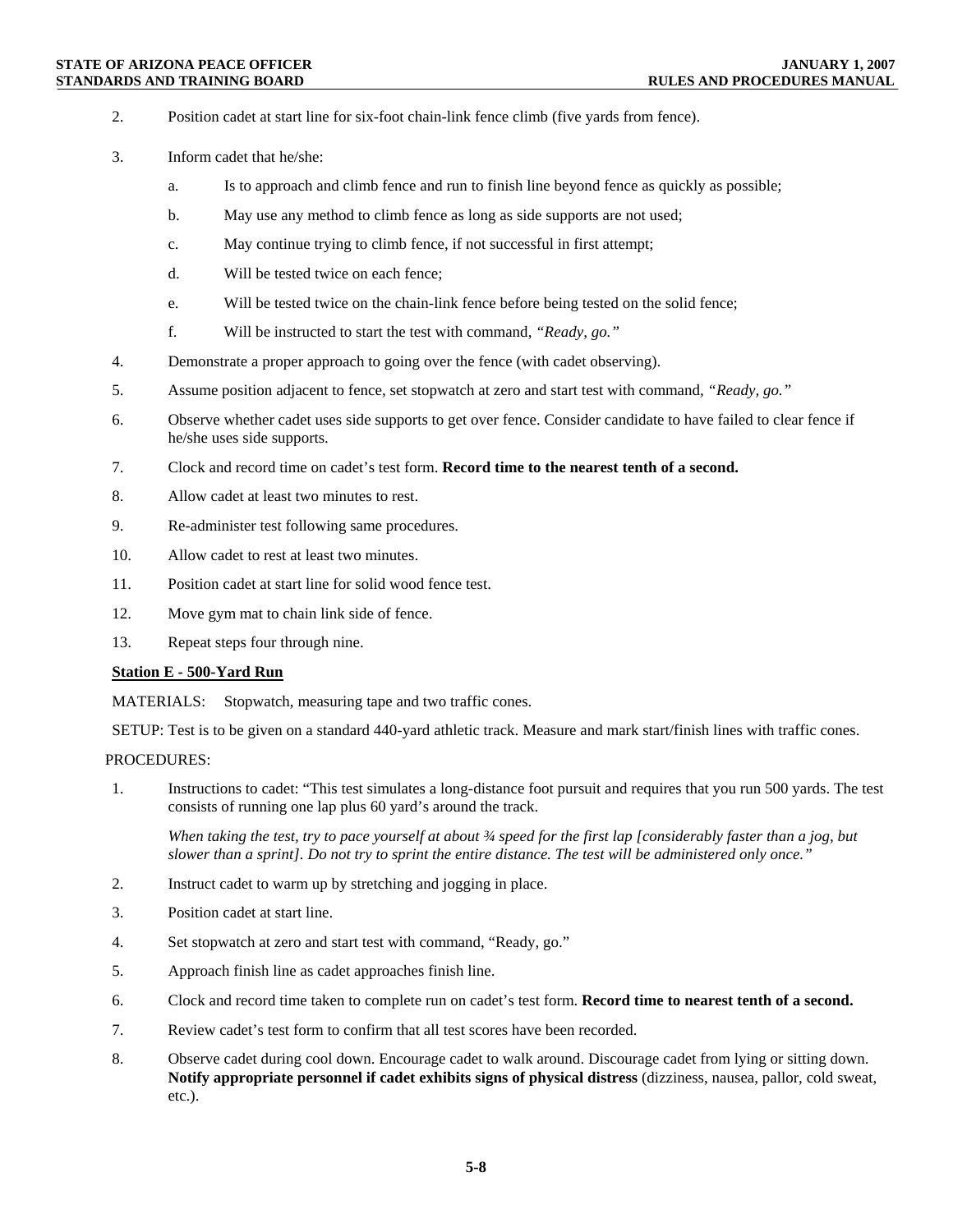

## **PEACE OFFICER PHYSICAL APTITUDE TEST**

## **DATA COLLECTION FORM**

**Participant's Name:**

**Date:**

|                         |                              | <b>TEST SCORES</b>              |                       |         |  |  |  |  |  |  |  |
|-------------------------|------------------------------|---------------------------------|-----------------------|---------|--|--|--|--|--|--|--|
| (time in seconds) 4     |                              |                                 |                       |         |  |  |  |  |  |  |  |
|                         | $1^{\rm st}$<br><b>Trial</b> | 2 <sup>nd</sup><br><b>Trial</b> | <b>Best</b>           | Points* |  |  |  |  |  |  |  |
| <b>Agility Run</b>      |                              |                                 |                       |         |  |  |  |  |  |  |  |
| <b>Body Drag</b>        |                              |                                 |                       |         |  |  |  |  |  |  |  |
| <b>Chain-Link Fence</b> |                              |                                 |                       |         |  |  |  |  |  |  |  |
| <b>Solid Fence</b>      |                              |                                 |                       |         |  |  |  |  |  |  |  |
| 500-Yard Run            |                              |                                 |                       |         |  |  |  |  |  |  |  |
|                         |                              |                                 | TOTAL POINTS (SCORE): |         |  |  |  |  |  |  |  |

**\*See conversion charts for related points.**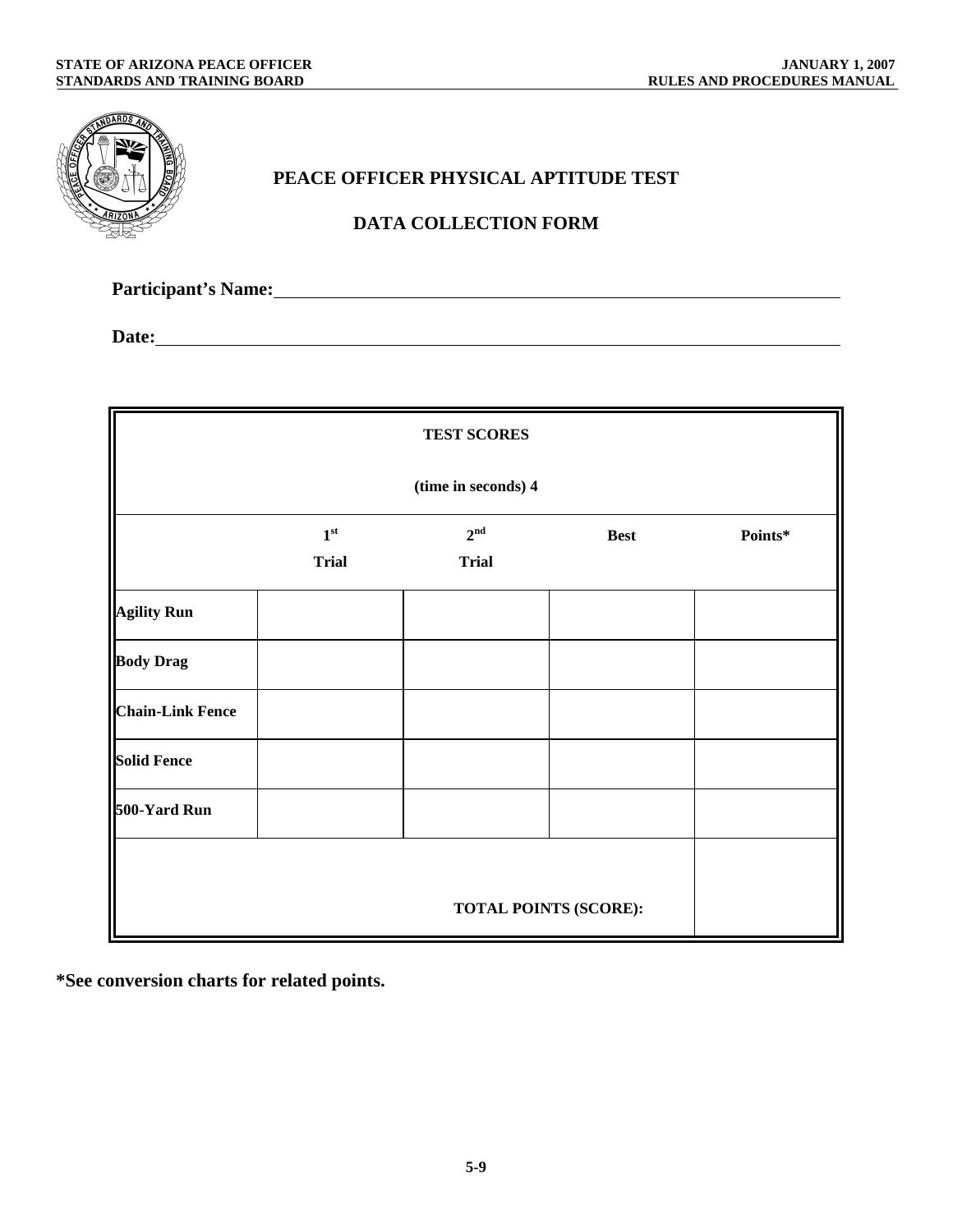## **D. POPAT SCORING PROCEDURES**

Because a cadet's total test performance is the best indication of his/her overall ability to perform the physical demands of the job, scores on the individual tests of the POPAT are combined to arrive at a total test score for each cadet. Scoring the tests in this manner, as opposed to scoring each individual test on a pass/fail basis, allows cadets to compensate for performing less than optimally on one test by performing extremely well on other tests.

Prior to combining scores, the scores on each individual test must be converted to T-scores and then weighted. This procedure places scores on the different tests on the same scale of measurement and assures that they carry a weight proportionate to their actual importance or likelihood of occurrence on the job. Since this procedure necessarily entails the use of statistical formulas requiring a working familiarity with advanced mathematical principles, a score conversion table has been provided for each test event. These tables are found at the end of this section.

Abridged and combined versions of all these tables are shown as Table 1 following. Each column in Table 1 corresponds to one of the tables found at the end of this section. Shown in the tables are the scores that correspond to different "raw" time values achieved on the individual tests. As an illustration, refer to Table 1. Under the "Chain-Link Fence Climb" column, the first entry is 4.0/120. This entry indicates that a time of 4.0 seconds on the Chain-Link Fence Climb translates to a converted weighted score of 120 points). As another example, refer to the bottom entry under the "Solid Fence Climb" column. The entry here of 15.6/58 means that a time of 15.6 seconds on the Solid Fence Climb test is equivalent to a converted weighted score of 58 points.

To determine the total score for each cadet, refer to the conversion tables at the end of this section (do not use the abridged version of these tables shown in Table 1) and write the score equivalent for the cadet's best time on each test in the space provided on the cadet's Data Collection Form. Next add up the points achieved on the five tests. The sum of these five values is the cadet's total score.

## **E. MINIMUM STANDARD**

A minimum score of 384 points must be obtained to demonstrate sufficient physical ability to perform as a patrol officer. All cadets who score below 384 points must be provided with remedial training and must be permitted to retest *at least* once. *The retest must be all five events, administered under the same conditions as the initial test.*

## Interim Test Not Scored

As indicated earlier, the primary purpose in administering the POPAT during the fourth to sixth weeks of the program is to aid staff in identifying cadets who have difficulty in particular physical aptitudes. The objective is to be able to provide such individuals with remediation prior to the final test. As such, it is not necessary or recommended that the interim test be converted to points. For reference purposes, normative information is provided in Table 2.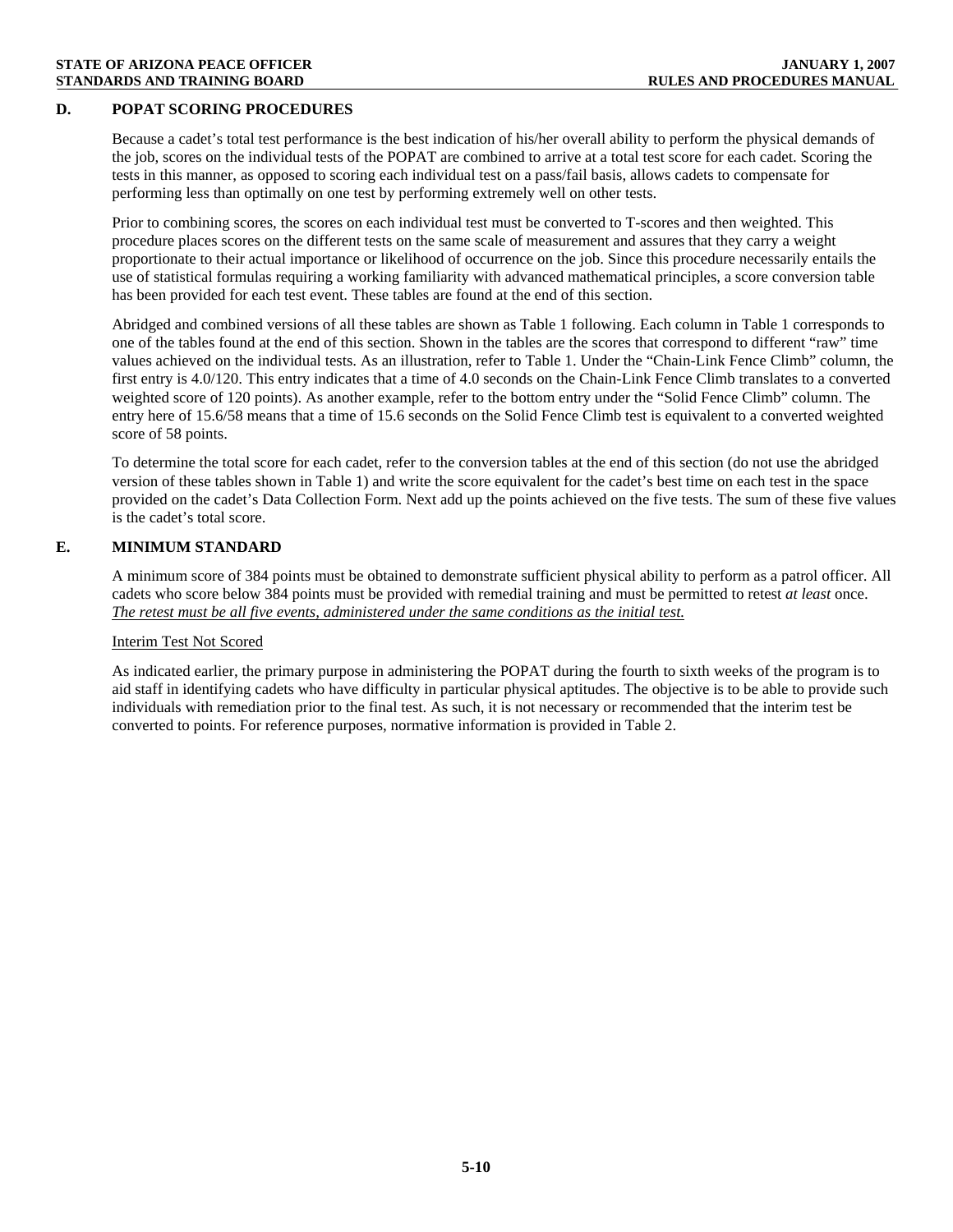$\overline{\phantom{a}}$ 

| <b>Table 1</b> |                                                                                                  |             |                               |             |                                         |             |                                    |             |               |                                               |  |  |  |  |
|----------------|--------------------------------------------------------------------------------------------------|-------------|-------------------------------|-------------|-----------------------------------------|-------------|------------------------------------|-------------|---------------|-----------------------------------------------|--|--|--|--|
|                | AZ POST - PEACE OFFICER PHYSICAL APTITUDE TEST (POPAT)<br><b>Abridged Score Conversion Chart</b> |             |                               |             |                                         |             |                                    |             |               |                                               |  |  |  |  |
|                | 99-Yard<br><b>Obstacle</b><br>Course                                                             |             | 165-Pound<br><b>Body Drag</b> |             | <b>Chain-Link</b><br><b>Fence Climb</b> |             | <b>Solid-Fence</b><br><b>Climb</b> |             | 500-Yard Run  |                                               |  |  |  |  |
| <b>TIME</b>    | <b>POINTS</b>                                                                                    | <b>TIME</b> | <b>POINTS</b>                 | <b>TIME</b> | <b>POINTS</b>                           | <b>TIME</b> | <b>POINTS</b>                      | <b>TIME</b> | <b>POINTS</b> |                                               |  |  |  |  |
| 14.0           | 248                                                                                              | 2.7         | 61                            | 4.0         | 120                                     | 4.0         | 224                                | 54.3        | 50            |                                               |  |  |  |  |
| 14.7           | 238                                                                                              | 3.0         | 60                            | 4.4         | 116                                     | 4.6         | 216                                | 60.2        | 48            |                                               |  |  |  |  |
| 15.4           | 229                                                                                              | 3.4         | 59                            | 4.7         | 113                                     | 5.2         | 207                                | 66.1        | 46            |                                               |  |  |  |  |
| 16.1           | 221                                                                                              | 4.3         | 57                            | 5.1         | 108                                     | 5.8         | 198                                | 72.0        | 44            |                                               |  |  |  |  |
| 16.8           | 212                                                                                              | 5.1         | 55                            | 5.5         | 104                                     | 6.3         | 191                                | 74.9        | 43            |                                               |  |  |  |  |
| 17.4           | 204                                                                                              | 6.0         | 53                            | 5.8         | 101                                     | 6.8         | 184                                | 80.5        | 41            | <b>Minimum Total Passing</b><br><b>Score</b>  |  |  |  |  |
| 18.0           | 197                                                                                              | 6.4         | 52                            | 6.2         | 99                                      | 7.5         | 174                                | 84.6        | 40            | 384                                           |  |  |  |  |
| 19.5           | 178                                                                                              | 7.6         | 49                            | 6.9         | 89                                      | 8.0         | 167                                | 90.5        | 38            |                                               |  |  |  |  |
| 20.1           | 170                                                                                              | 8.4         | 47                            | 7.2         | 86                                      | 8.5         | 160                                | 95.5        | 36            |                                               |  |  |  |  |
| 20.7           | 163                                                                                              | 9.2         | 45                            | 7.8         | 79                                      | 9.8         | 141                                | 98.4        | 35            |                                               |  |  |  |  |
| 21.4           | 154                                                                                              | 10.2        | 43                            | 8.0         | 77                                      | 10.4        | 133                                | 101.4       | 34            | <b>THIS CHART IS</b>                          |  |  |  |  |
| 22.1           | 145                                                                                              | 10.8        | 42                            | 8.4         | 73                                      | 10.7        | 128                                | 104.3       | 33            | <b>AN EXAMPLE</b><br><b>ONLY</b>              |  |  |  |  |
| 22.8           | 136                                                                                              | 11.0        | 41                            | 8.7         | 70                                      | 11.2        | 121                                | 107.3       | 32            | (Not To Be Used For<br><b>Actual Scoring)</b> |  |  |  |  |
| 23.5           | 127                                                                                              | 12.0        | 39                            | 9.1         | 65                                      | 12.1        | 108                                | 113.2       | 30            |                                               |  |  |  |  |
| 24.2           | 119                                                                                              | 12.8        | 37                            | 9.5         | 61                                      | 12.7        | <b>100</b>                         | 119.0       | 28            |                                               |  |  |  |  |
| 24.9           | <b>110</b>                                                                                       | <b>14.0</b> | 34                            | 9.8         | 58                                      | 12.9        | 97                                 | 122.0       | 27            |                                               |  |  |  |  |
| 25.5           | 102                                                                                              | 14.8        | 32                            | 10.2        | 54                                      | 13.5        | 88                                 | 124.9       | 26            |                                               |  |  |  |  |
| 26.2           | 93                                                                                               | 15.6        | 30                            | 10.7        | 48                                      | 14.0        | 81                                 | 127.9       | 25            |                                               |  |  |  |  |
| 26.9           | 85                                                                                               | 16.4        | 28                            | 10.9        | 46                                      | 14.6        | 73                                 | 133.7       | 23            |                                               |  |  |  |  |
| 27.6           | 76                                                                                               | 17.2        | 26                            | 11.3        | 42                                      | 15.1        | 66                                 | 139.6       | 21            |                                               |  |  |  |  |
| 28.2           | 68                                                                                               | 18.0        | 24                            | 11.6        | 39                                      | 15.6        | 58                                 | 145.5       | 19            |                                               |  |  |  |  |

**\*Time given in seconds**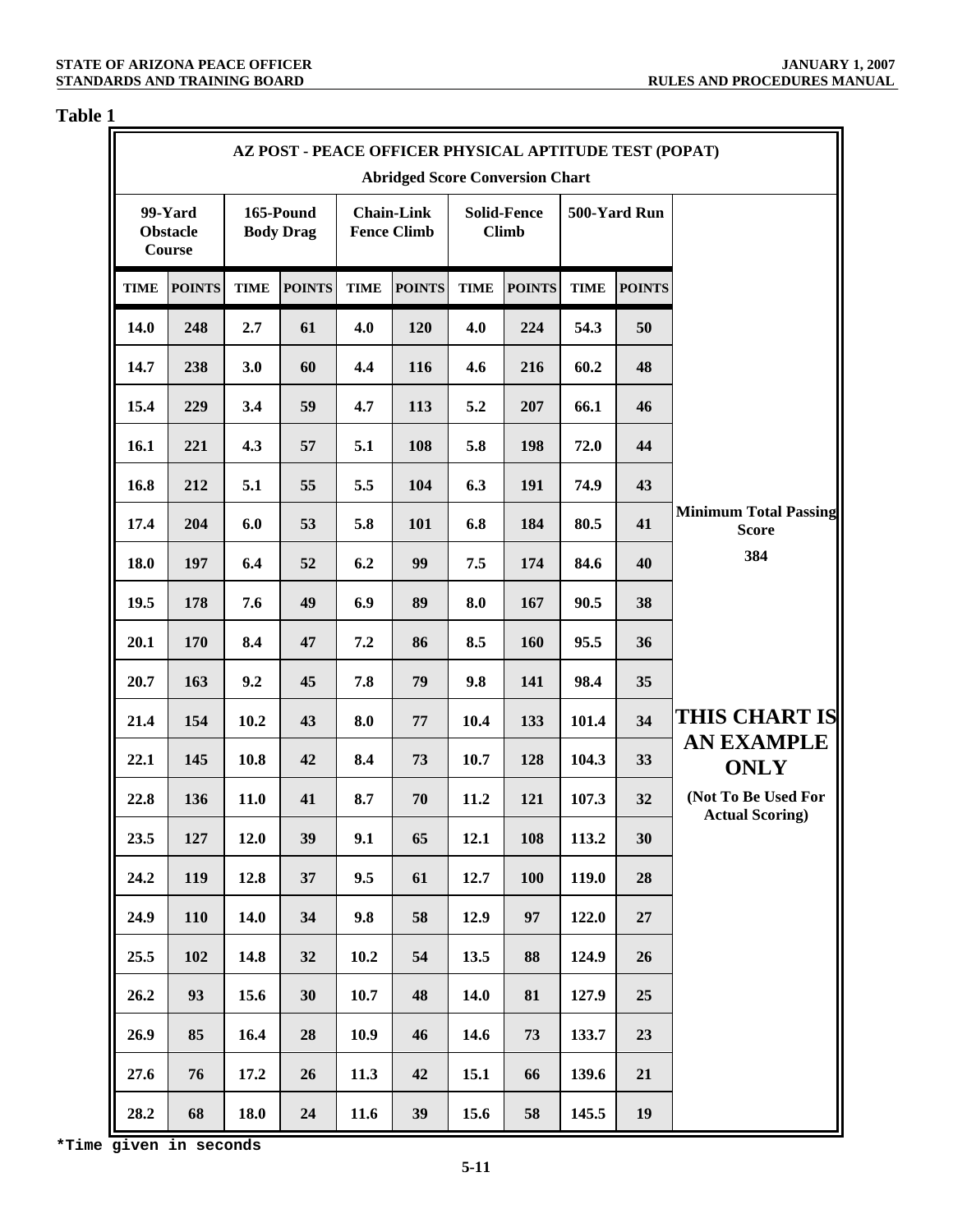## **Table 2**

|                | <b>POPAT NORMS FOR MALES AND FEMALES</b><br>AT CONCLUSION OF 12 WEEKS OF TRAINING |               |             |                                        |             |        |                            |        |              |        |                     |               |  |  |
|----------------|-----------------------------------------------------------------------------------|---------------|-------------|----------------------------------------|-------------|--------|----------------------------|--------|--------------|--------|---------------------|---------------|--|--|
| Percentile     | <b>Obstacle</b><br><b>Course</b>                                                  |               |             | <b>Body Drag</b><br><b>Solid-Fence</b> |             |        | <b>Chain-Link</b><br>Fence |        | 500-Yard Run |        | <b>TOTAL POINTS</b> |               |  |  |
|                | <b>Male</b>                                                                       | <b>Female</b> | <b>Male</b> | Female                                 | <b>Male</b> | Female | <b>Male</b>                | Female | <b>Male</b>  | Female | <b>Male</b>         | <b>Female</b> |  |  |
| 90%            | 15.6                                                                              | 17.3          | 3.7         | 5.5                                    | 5.9         | 7.3    | 5.9                        | 7.0    | 73.0         | 85.0   | 618                 | 543           |  |  |
| 80%            | 16.1                                                                              | 18.2          | 4.0         | 5.8                                    | 6.2         | 7.7    | 6.1                        | 7.4    | 75.6         | 90.0   | 604                 | 533           |  |  |
| 70%            | 16.5                                                                              | 18.7          | 4.2         | 6.2                                    | 6.4         | 7.9    | 6.4                        | 7.6    | 79.0         | 94.0   | 595                 | 521           |  |  |
| 60%            | 16.9                                                                              | <b>19.0</b>   | 4.4         | 6.5                                    | 6.6         | 8.2    | 6.5                        | 7.9    | 81.0         | 97.0   | 587                 | 510           |  |  |
| 50%            | 17.2                                                                              | 19.4          | 4.6         | 7.0                                    | 6.9         | 8.7    | 6.7                        | 8.2    | 83.0         | 100.0  | 577                 | 491           |  |  |
| 40%            | 17.6                                                                              | 19.7          | 4.8         | 7.6                                    | 7.0         | 9.4    | 6.9                        | 8.4    | 85.0         | 102.0  | 568                 | 478           |  |  |
| 30%            | 18.0                                                                              | 20.0          | 5.1         | 8.1                                    | 7.3         | 10.2   | 7.1                        | 8.9    | 87.0         | 106.0  | 559                 | 458           |  |  |
| 20%            | 18.3                                                                              | 20.5          | 5.4         | 8.8                                    | 7.6         | 10.8   | 7.4                        | 9.4    | 90.0         | 108.5  | 546                 | 438           |  |  |
| 10%            | 18.9                                                                              | 21.2          | 5.8         | <b>10.0</b>                            | 8.1         | 11.8   | 7.8                        | 10.1   | 96.0         | 122.0  | 528                 | 422           |  |  |
| <b>Best</b>    | 14.2                                                                              | 15.8          | 2.6         | 4.0                                    | 5.0         | 5.4    | 4.9                        | 5.8    | 61.1         | 74.0   | 655                 | 611           |  |  |
| <b>Poorest</b> | 21.2                                                                              | 25.3          | 8.0         | 15.2                                   | 10.9        | 14.3   | 9.9                        | 12.9   | 158.9        | 138.0  | 344                 | 205           |  |  |
| <b>Mean</b>    | 17.3                                                                              | 19.4          | 4.7         | 7.5                                    | 7.0         | 9.3    | 6.8                        | 8.4    | 84.0         | 101.6  | 573                 | 483           |  |  |
| Std. Dev.      | 1.3                                                                               | 1.5           | 0.8         | 1.9                                    | 0.9         | 1.9    | 0.8                        | 1.3    | 10.1         | 13.5   | 39                  | 60            |  |  |
| N              | 524                                                                               | 103           | 527         | 103                                    | 527         | 102    | 527                        | 103    | 526          | 102    | 527                 | 103           |  |  |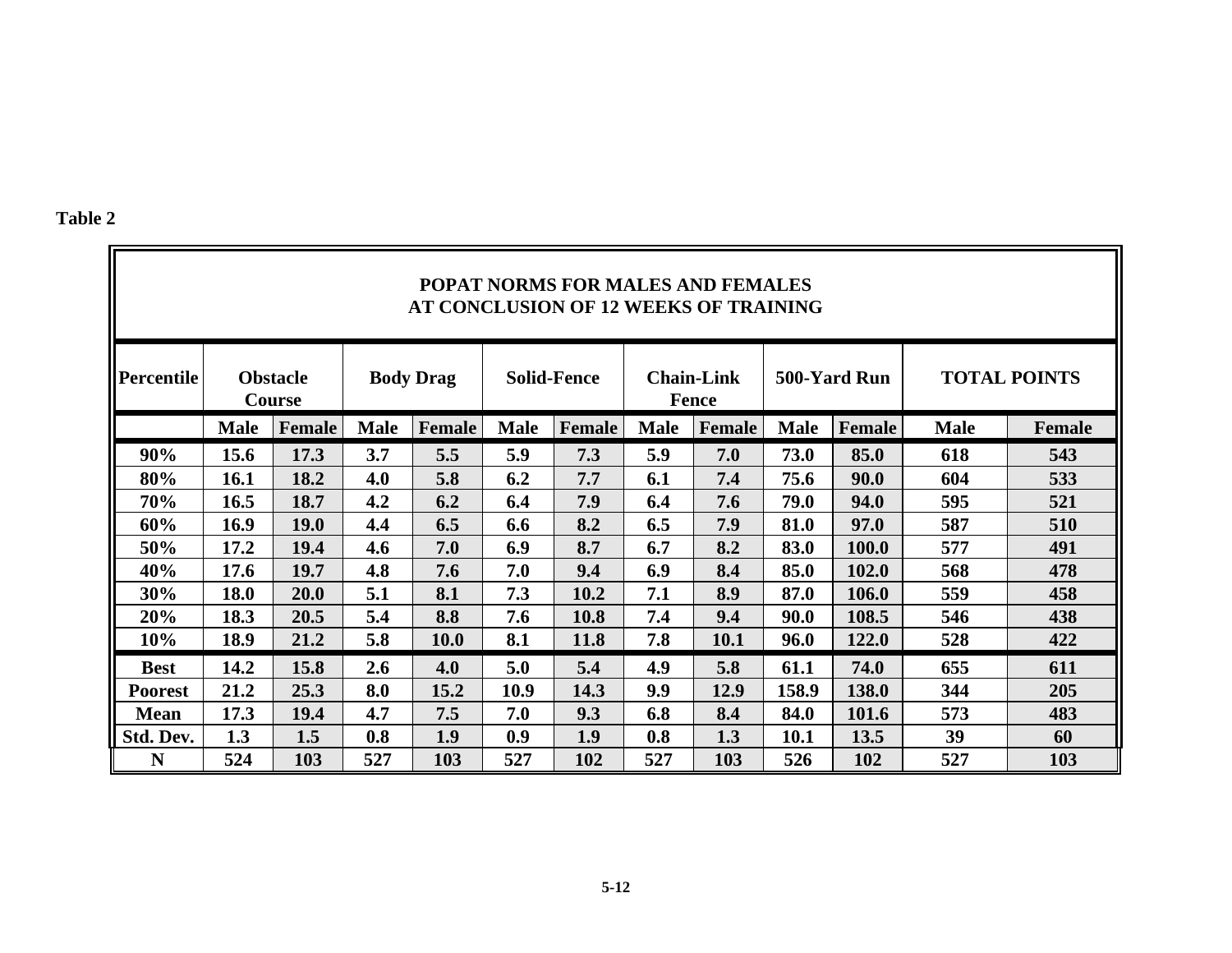## **F. AZ POST GUIDELINES FOR EVALUATING ALTERNATIVE PHYSICAL APTITUDE TESTS**

Academies seeking to use alternate job-related physical aptitude tests must submit the following documentation to the Board.

- 1. A written description of test content, including appropriate visual illustrations.
- 2. A detailed written description of test administration procedures.
- 3. A detailed written explanation of procedures used to score the test.
- 4. A formal validation report which explicitly describes:
	- a. .Job analyses procedures and results including sampling considerations and statistical findings;
	- b. Test construction decisions;
	- c. Evidence of job relatedness, including data collection and analysis methods and results;
	- d. Psychometric properties of the test;
	- e. Rationale and procedure's utilized to establish the passing score.

In reviewing the submitted documentation, it shall be the objective of the Board to determine only that a validation study was completed and that the proposed test is at least as rigorous as the approved POPAT. Agencies should also be aware that federal guidelines apply in determining the validity of an alternate test. The Uniform Guidelines on Employee Selection Procedures have been adopted by agencies responsible for enforcing federal equal employment opportunity law and outline the technical requirements for developing and using job-related employee selection procedures. However, Arizona POST will not endeavor to enforce or advise on compliance with these guidelines.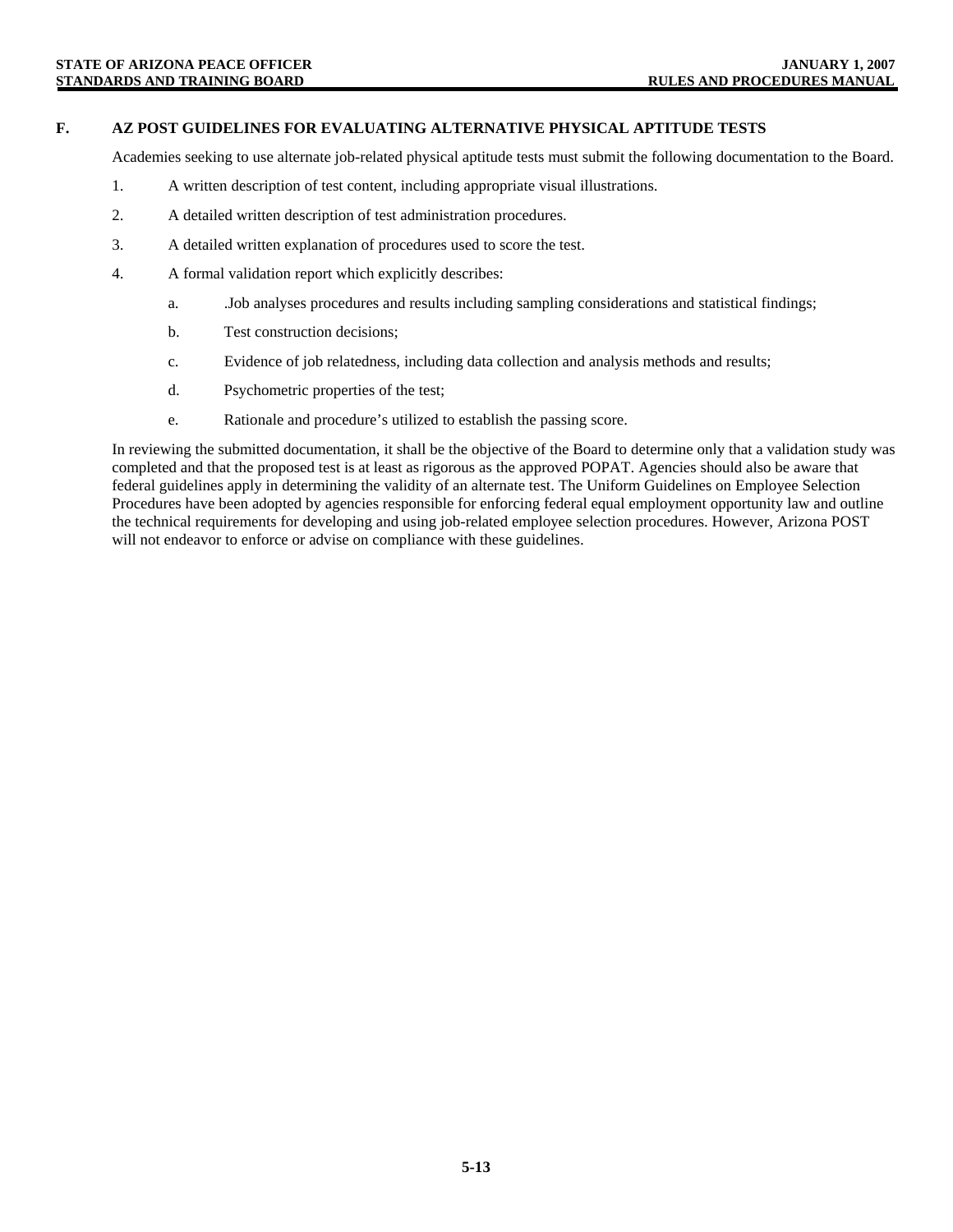## **G. MATERIALS DESCRIPTION**

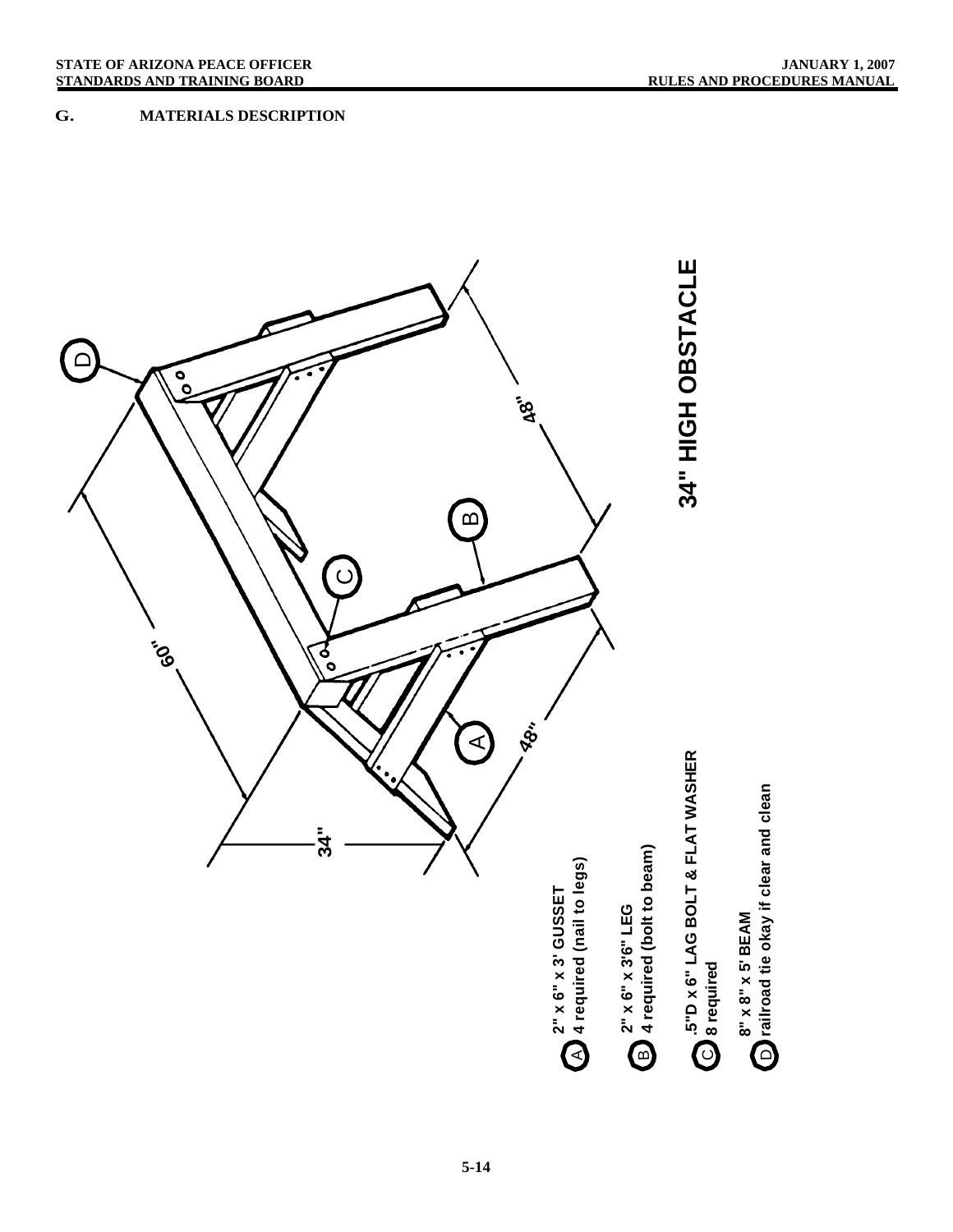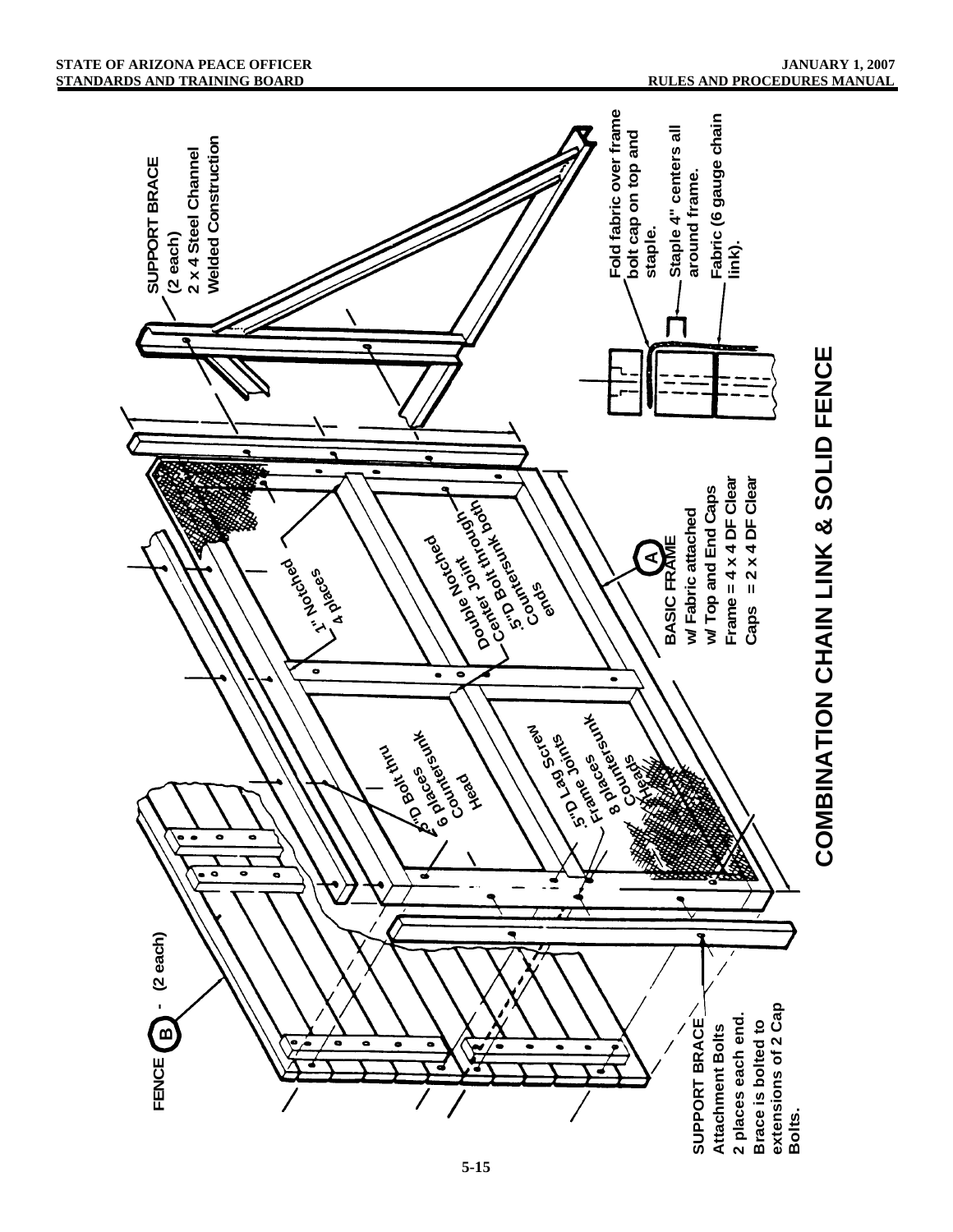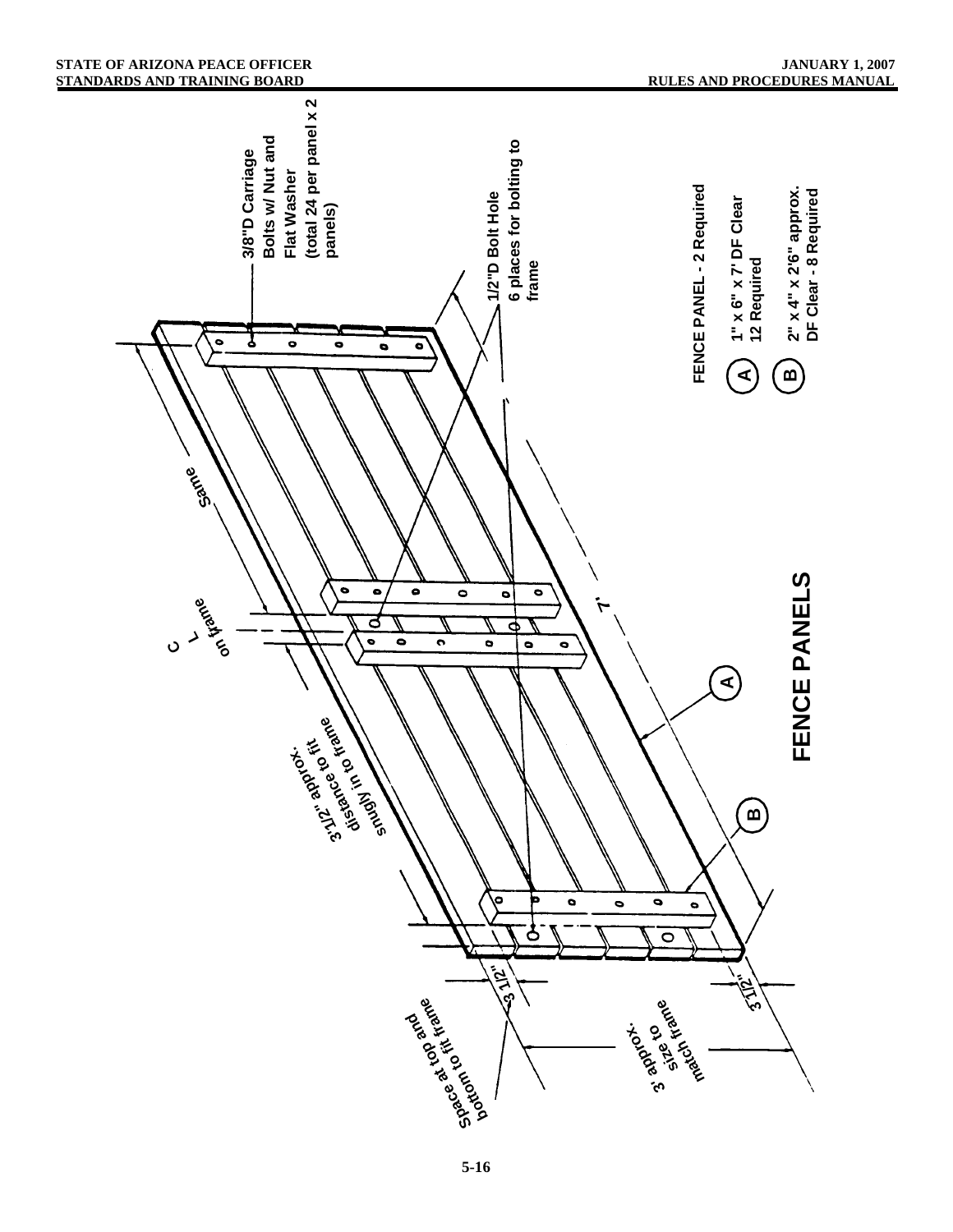# **FENCE SUPPORT BRACES**

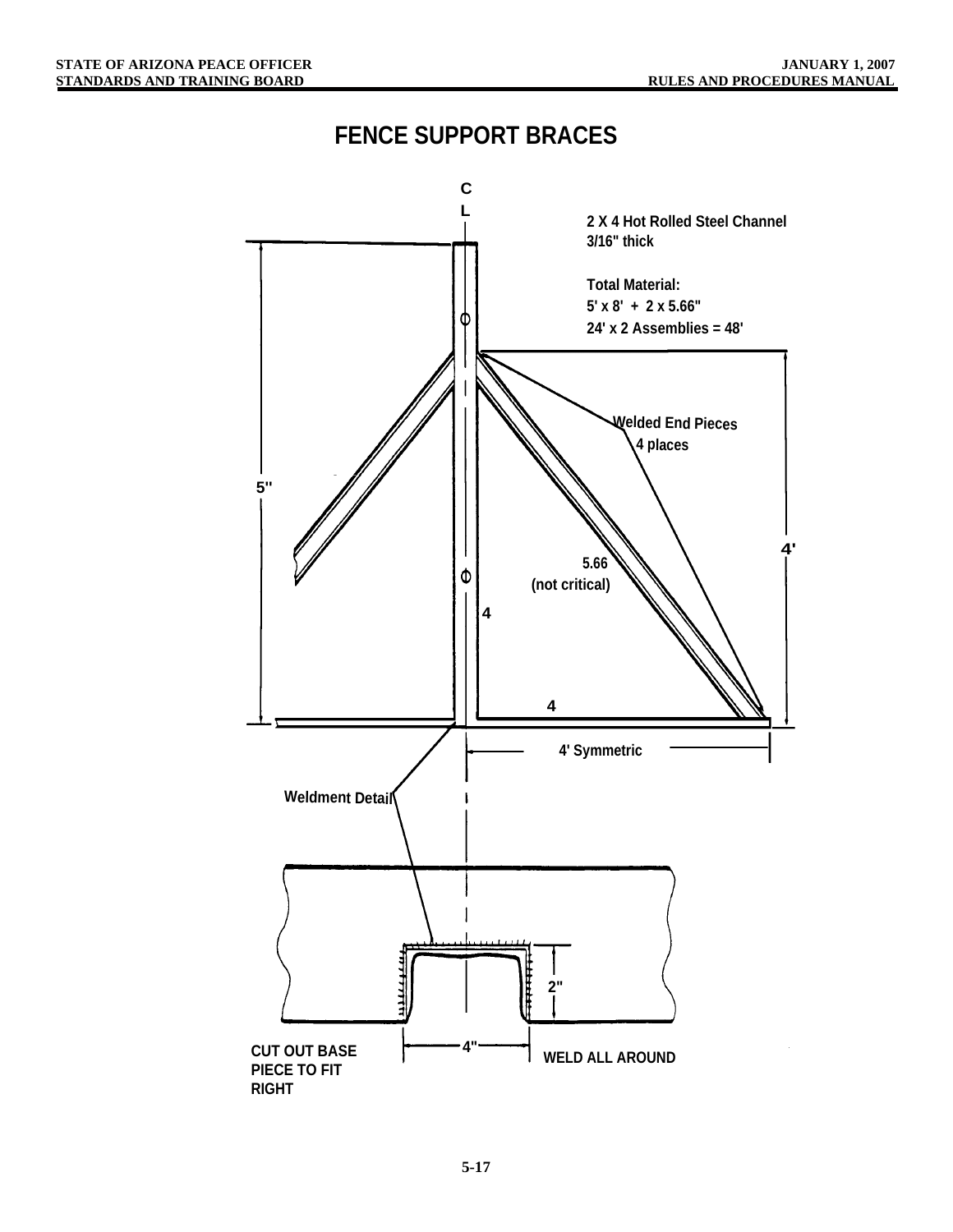## **Table 3**

## **MATERIALS AND EQUIPMENT LIST FOR POPAT**

| <b>TEST</b>                                   | <b>SET-UP</b>                                                                                                    | <b>ADMINISTRATION</b>                | <b>SPECIFICATIONS/</b><br><b>MANUFACTURER</b><br>OF EQUIPMENT<br><b>USED BY AZ POST</b><br>(Major equipment<br>only) |
|-----------------------------------------------|------------------------------------------------------------------------------------------------------------------|--------------------------------------|----------------------------------------------------------------------------------------------------------------------|
| <b>Station A:</b><br><b>Initial Candidate</b> |                                                                                                                  | Data collection forms<br>and pencils |                                                                                                                      |
| <b>Station B:</b><br><b>Obstacle Course</b>   | <b>Measuring tape, traffic</b><br>cones (18), cord (250<br>ft.), $6''x6''x3'$ Curbs (3)<br>and 34" high obstacle | <b>Stopwatch</b>                     | See diagram                                                                                                          |
| <b>Station C:</b><br><b>Body Drag</b>         | Measuring tape, tape to<br>mark start/finish lines<br>and traffic cones (4)                                      | Stopwatch, 165-pound<br>dummy        |                                                                                                                      |
| <b>Station D:</b><br><b>Obstacle Climbs</b>   | Traffic cones (8),<br>matting to cover fence<br>supports, gym mat 6'x6'<br>and fence                             | <b>Stopwatch</b>                     | See diagram *                                                                                                        |
| <b>Station E:</b><br>500-Yard Run             | <b>Measuring tape, traffic</b><br>cones $(2)$                                                                    | <b>Stopwatch</b>                     |                                                                                                                      |

\*Note that diagram is for combination chain link and solid fence.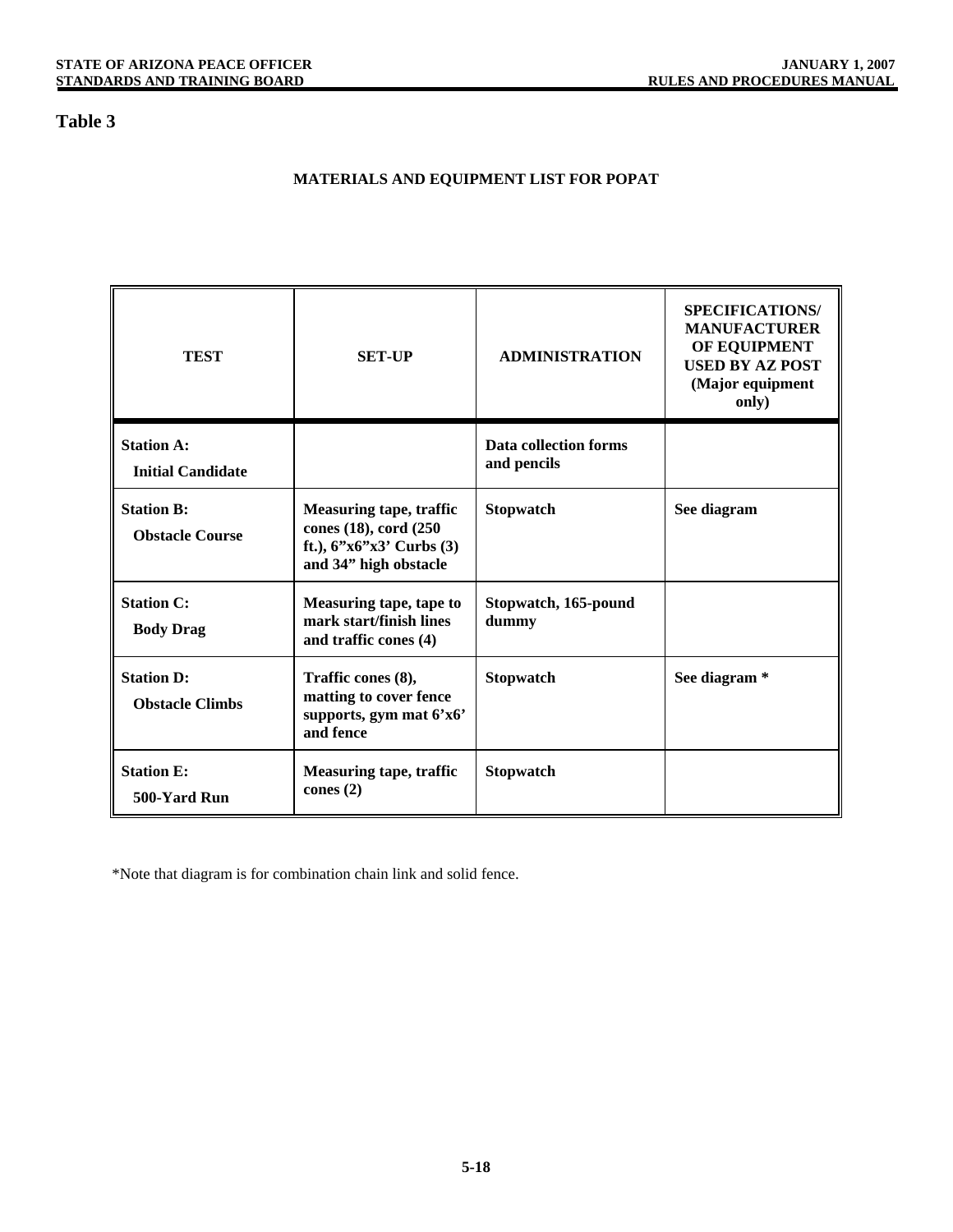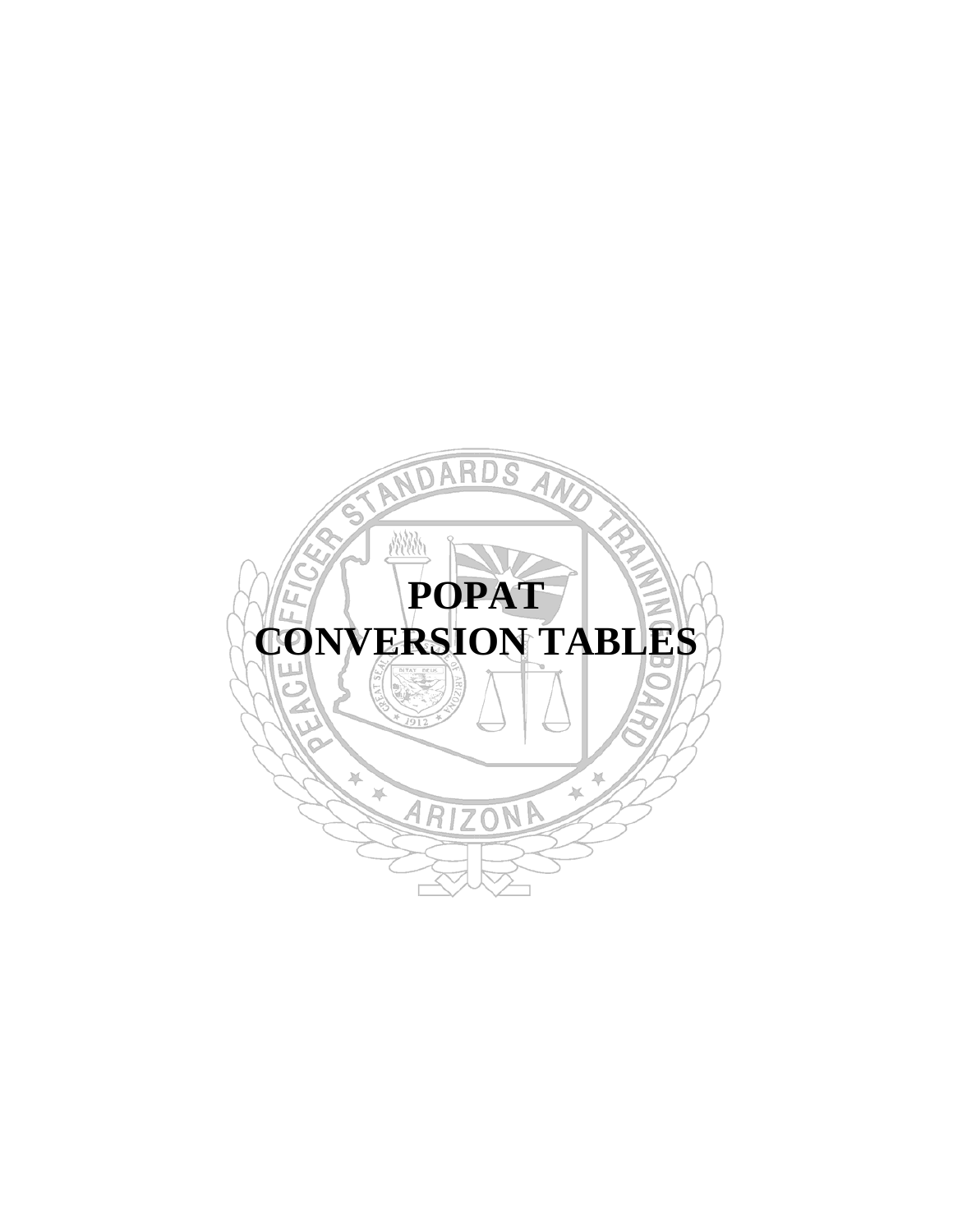| <b>TIME</b> | <b>POINTS</b> | <b>TIME</b> | <b>POINTS</b> | <b>TIME</b>       | <b>POINTS</b> | <b>TIME</b> | <b>POINTS</b> | <b>TIME</b> | <b>POINTS</b>    |
|-------------|---------------|-------------|---------------|-------------------|---------------|-------------|---------------|-------------|------------------|
| 14.0        | 248           | 18.0        | 197           | 22.0              | 146           | 26.0        | 96            | 30.0        | 45               |
| 14.1        | 246           | 18.1        | 195           | 22.1              | 145           | 26.1        | 95            | 30.1        | 44               |
| 14.2        | 245           | 18.2        | 194           | 22.2              | 144           | 26.2        | 93            | 30.2        | 43               |
| 14.3        | 244           | 18.3        | 193           | 22.3              | 142           | 26.3        | 92            | 30.3        | 42               |
| 14.4        | 242           | 18.4        | 192           | 22.4              | 141           | 26.4        | 91            | 30.4        | 40               |
| 14.5        | 241           | 18.5        | 190           | 22.5              | 140           | 26.5        | 90            | 30.5        | 39               |
| 14.6        | 239           | 18.6        | 189           | 22.6              | 139           | 26.6        | 88            | 30.6        | 38               |
| 14.7        | 238           | 18.7        | 188           | 22.7              | 137           | 26.7        | 87            | 30.7        | 37               |
| 14.8        | 237           | 18.8        | 187           | 22.8              | 136           | 26.8        | 86            | 30.8        | 35               |
| 14.9        | 236           | 18.9        | 185           | 22.9              | 135           | 26.9        | 85            | 30.9        | 34               |
| 15.0        | 235           | 19.0        | 184           | 23.0              | 134           | 27.0        | 83            | 31.0        | 33               |
| 15.1        | 233           | 19.1        | 183           | 23.1              | 132           | 27.1        | 82            | 31.1        | 32               |
| 15.2        | 232           | 19.2        | 182           | 23.2              | 131           | 27.2        | 81            | 31.2        | 30               |
| 15.3        | 231           | 19.3        | 180           | 23.3              | 130           | 27.3        | 79            | 31.3        | 29               |
| 15.4        | 229           | 19.4        | 179           | 23.4              | 129           | 27.4        | 78            | 31.4        | $28\,$           |
| 15.5        | 228           | 19.5        | 178           | 23.5              | 127           | 27.5        | 77            | 31.5        | $27\,$           |
| 15.6        | 227           | 19.6        | 176           | 23.6              | 126           | 27.6        | 76            | 31.6        | 25               |
| 15.7        | 226           | 19.7        | 175           | 23.7              | 125           | 27.7        | 74            | 31.7        | 24               |
| 15.8        | 224           | 19.8        | 174           | 23.8              | 124           | 27.8        | 73            | 31.8        | 23               |
| 15.9        | 223           | 19.9        | 173           | 23.9              | 122           | 27.9        | 72            | 31.9        | 22               |
| 16.0        | 222           | 20.0        | 172           | 24.0              | 121           | 28.0        | 71            | 32.0        | $20\,$           |
| 16.1        | 221           | 20.1        | 170           | 24.1              | 120           | 28.1        | 69            | 32.1        | 19               |
| 16.2        | 219           | 20.2        | 169           | 24.2              | 119           | 28.2        | 68            | 32.2        | 18               |
| 16.3        | 218           | 20.3        | 168           | 24.3              | 117           | 28.3        | 67            | 32.3        | 16               |
| 16.4        | 217           | 20.4        | 166           | 24.4              | 116           | 28.4        | 66            | 32.4        | 15               |
| 16.5        | 216           | 20.5        | 165           | 24.5              | 115           | 28.5        | 64            | 32.5        | 14               |
| 16.6        | 214           | 20.6        | 164           | 24.6              | 113           | 28.6        | 63            | 32.6        | 13               |
| 16.7        | 213           | 20.7        | 163           | $\overline{2}4.7$ | 112           | 28.7        | 62            | 32.7        | 11               |
| 16.8        | 212           | 20.8        | 161           | 24.8              | 111           | 28.8        | 61            | 32.8        | $10\,$           |
| 16.9        | 211           | 20.9        | 160           | 24.9              | 110           | 28.9        | 59            | 32.9        | 9                |
| 17.0        | 210           | 21.0        | 159           | 25.0              | 109           | 29.0        | 58            | 33.0        | $\boldsymbol{7}$ |
| 17.1        | 208           | 21.1        | 158           | 25.1              | 107           | 29.1        | 57            | 33.1        | $\sqrt{6}$       |
| 17.2        | 207           | 21.2        | 156           | 25.2              | 106           | 29.2        | 56            | 33.2        | 5                |
| 17.3        | 205           | 21.3        | 155           | 25.3              | 105           | 29.3        | 54            | 33.3        | $\overline{4}$   |
| 17.4        | 204           | 21.4        | 154           | 25.4              | 103           | 29.4        | 53            | 33.4        | $\mathfrak{Z}$   |
| 17.5        | 203           | 21.5        | 153           | 25.5              | 102           | 29.5        | 52            | 33.5        | 1                |
| 17.6        | 202           | 21.6        | 151           | 25.6              | 101           | 29.6        | 50            |             |                  |
| 17.7        | 200           | 21.7        | 150           | 25.7              | 100           | 29.7        | 49            |             |                  |
| 17.8        | 199           | 21.8        | 149           | 25.8              | 98            | 29.8        | 48            |             |                  |
| 17.9        | 198           | 21.9        | 148           | 25.9              | 97            | 29.9        | 47            |             |                  |

## **99-YARD OBSTACLE COURSE CONVERSION TABLE**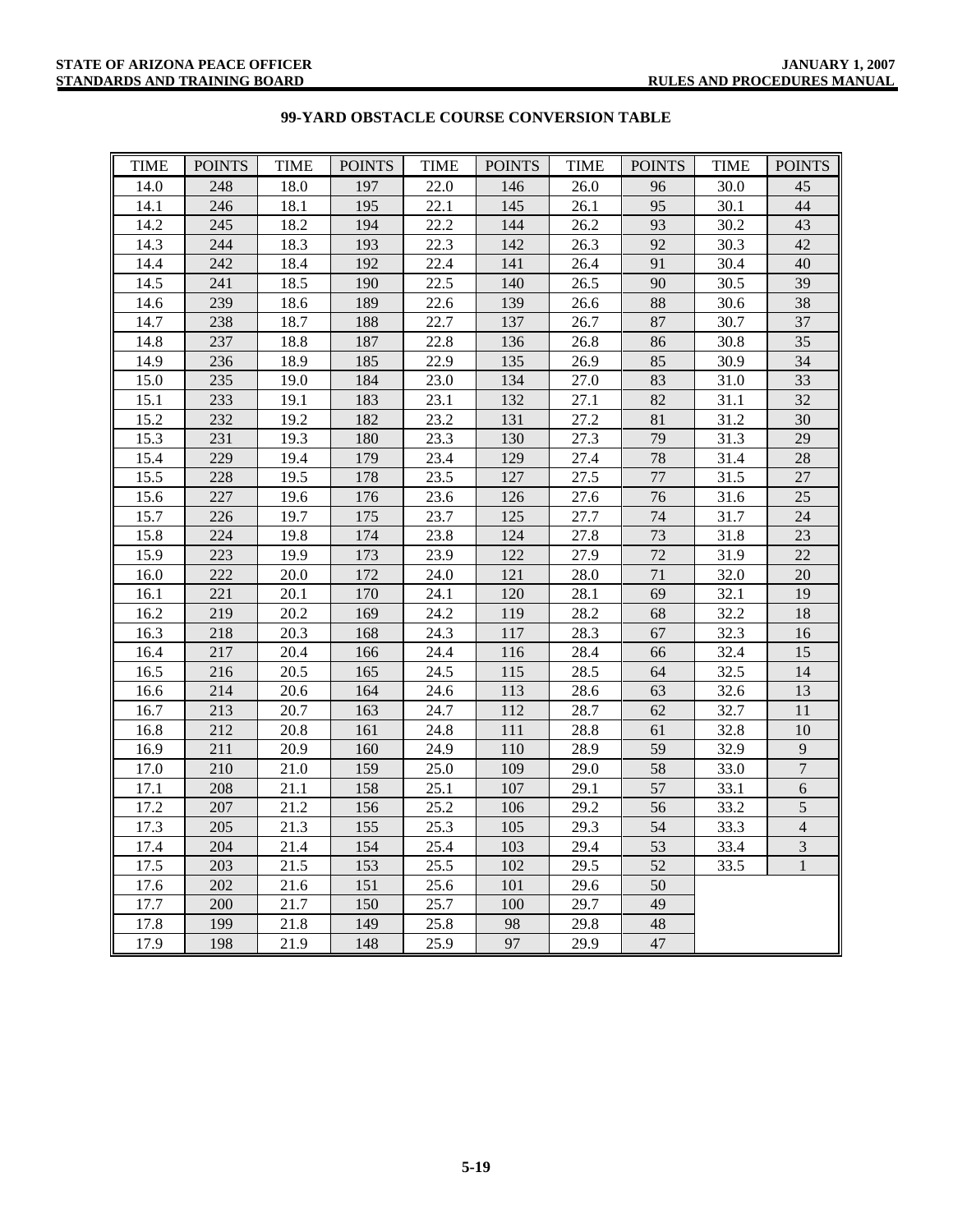## **BODY DRAG CONVERSION TABLE**

|     | TIME POINTS TIME POINTS TIME POINTS |         |        |          |    |      | TIME POINTS |      | TIME POINTS TIME POINTS TIME POINTS |      |                  |      |                  |
|-----|-------------------------------------|---------|--------|----------|----|------|-------------|------|-------------------------------------|------|------------------|------|------------------|
| 2.7 | 61                                  | 6.6     | 52     | 10.5     | 42 | 14.4 | 33          | 18.3 | 24                                  | 22.2 | 14               | 26.1 | 5                |
| 2.8 | 61                                  | 6.7     | 51     | 10.6     | 42 | 14.5 | 33          | 18.4 | 23                                  | 22.3 | 14               | 26.2 | 5                |
| 2.9 | 60                                  | 6.8     | 51     | $10.7\,$ | 42 | 14.6 | 32          | 18.5 | 23                                  | 22.4 | 14               | 26.3 | $\overline{4}$   |
| 3.0 | 60                                  | 6.9     | 51     | 10.8     | 42 | 14.7 | 32          | 18.6 | 23                                  | 22.5 | 14               | 26.4 | 4                |
| 3.1 | 60                                  | 7.0     | 51     | 10.9     | 41 | 14.8 | 32          | 18.7 | 23                                  | 22.6 | 13               | 26.5 | $\overline{4}$   |
| 3.2 | 60                                  | 7.1     | 50     | 11.0     | 41 | 14.9 | 32          | 18.8 | 22                                  | 22.7 | 13               | 26.6 | $\overline{4}$   |
| 3.3 | 59                                  | 7.2     | 50     | 11.1     | 41 | 15.0 | 31          | 18.9 | 22                                  | 22.8 | 13               | 26.7 | $\overline{4}$   |
| 3.4 | 59                                  | 7.3     | 50     | 11.2     | 41 | 15.1 | 31          | 19.0 | 22                                  | 22.9 | 13               | 26.8 | 3                |
| 3.5 | 59                                  | 7.4     | 50     | 11.3     | 40 | 15.2 | 31          | 19.1 | 22                                  | 23.0 | 12               | 26.9 | $\mathfrak{Z}$   |
| 3.6 | 59                                  | 7.5     | 49     | 11.4     | 40 | 15.3 | 31          | 19.2 | 21                                  | 23.1 | 12               | 27.0 | 3                |
| 3.7 | 58                                  | 7.6     | 49     | 11.5     | 40 | 15.4 | 31          | 19.3 | 21                                  | 23.2 | 12               | 27.1 | 3                |
| 3.8 | 58                                  | 7.7     | 49     | 11.6     | 40 | 15.5 | 30          | 19.4 | 21                                  | 23.3 | 12               | 27.2 | $\mathbf{2}$     |
| 3.9 | 58                                  | 7.8     | 49     | 11.7     | 39 | 15.6 | 30          | 19.5 | 21                                  | 23.4 | 11               | 27.3 | $\boldsymbol{2}$ |
| 4.0 | 58                                  | 7.9     | 48     | 11.8     | 39 | 15.7 | 30          | 19.6 | $20\,$                              | 23.5 | 11               | 27.4 | $\overline{c}$   |
| 4.1 | 58                                  | 8.0     | 48     | 11.9     | 39 | 15.8 | 30          | 19.7 | $20\,$                              | 23.6 | 11               | 27.5 | $\overline{c}$   |
| 4.2 | 57                                  | 8.1     | 48     | 12.0     | 39 | 15.9 | 29          | 19.8 | 20                                  | 23.7 | 11               | 27.6 | $\mathbf{1}$     |
| 4.3 | 57                                  | 8.2     | 48     | 12.1     | 38 | 16.0 | 29          | 19.9 | $20\,$                              | 23.8 | 10               | 27.7 | $\mathbf{1}$     |
| 4.4 | 57                                  | 8.3     | 47     | 12.2     | 38 | 16.1 | 29          | 20.0 | 20                                  | 23.9 | 10               | 27.8 | $\mathbf{1}$     |
| 4.5 | 57                                  | 8.4     | $47\,$ | 12.3     | 38 | 16.2 | 29          | 20.1 | 19                                  | 24.0 | 10               | 27.9 | $\mathbf{1}$     |
| 4.6 | 56                                  | 8.5     | 47     | 12.4     | 38 | 16.3 | 28          | 20.2 | 19                                  | 24.1 | 10               |      |                  |
| 4.7 | 56                                  | 8.6     | 47     | 12.5     | 37 | 16.4 | 28          | 20.3 | 19                                  | 24.2 | 9                |      |                  |
| 4.8 | 56                                  | 8.7     | 47     | 12.6     | 37 | 16.5 | 28          | 20.4 | 19                                  | 24.3 | 9                |      |                  |
| 4.9 | 56                                  | $8.8\,$ | 46     | 12.7     | 37 | 16.6 | 28          | 20.5 | 18                                  | 24.4 | 9                |      |                  |
| 5.0 | 55                                  | 8.9     | 46     | 12.8     | 37 | 16.7 | 27          | 20.6 | 18                                  | 24.5 | 9                |      |                  |
| 5.1 | 55                                  | 9.0     | 46     | 12.9     | 36 | 16.8 | 27          | 20.7 | 18                                  | 24.6 | 9                |      |                  |
| 5.2 | 55                                  | 9.1     | 46     | 13.0     | 36 | 16.9 | 27          | 20.8 | 18                                  | 24.7 | 8                |      |                  |
| 5.3 | 55                                  | 9.2     | 45     | 13.1     | 36 | 17.0 | 27          | 20.9 | 17                                  | 24.8 | $8\,$            |      |                  |
| 5.4 | 54                                  | 9.3     | 45     | 13.2     | 36 | 17.1 | 26          | 21.0 | 17                                  | 24.9 | $8\,$            |      |                  |
| 5.5 | 54                                  | 9.4     | 45     | 13.3     | 36 | 17.2 | 26          | 21.1 | 17                                  | 25.0 | $8\,$            |      |                  |
| 5.6 | 54                                  | 9.5     | 45     | 13.4     | 35 | 17.3 | 26          | 21.2 | 17                                  | 25.1 | $\boldsymbol{7}$ |      |                  |
| 5.7 | 54                                  | 9.6     | 44     | 13.5     | 35 | 17.4 | 26          | 21.3 | 16                                  | 25.2 | $\boldsymbol{7}$ |      |                  |
| 5.8 | 53                                  | 9.7     | 44     | 13.6     | 35 | 17.5 | 25          | 21.4 | 16                                  | 25.3 | $\overline{7}$   |      |                  |
| 5.9 | 53                                  | 9.8     | 44     | 13.7     | 35 | 17.6 | 25          | 21.5 | 16                                  | 25.4 | $\tau$           |      |                  |
| 6.0 | 53                                  | 9.9     | 44     | 13.8     | 34 | 17.7 | 25          | 21.6 | 16                                  | 25.5 | 6                |      |                  |
| 6.1 | 53                                  | 10.0    | 43     | 13.9     | 34 | 17.8 | 25          | 21.7 | 15                                  | 25.6 | $\sqrt{6}$       |      |                  |
| 6.2 | 53                                  | 10.1    | 43     | 14.0     | 34 | 17.9 | 25          | 21.8 | 15                                  | 25.7 | 6                |      |                  |
| 6.3 | 52                                  | 10.2    | 43     | 14.1     | 34 | 18.0 | 24          | 21.9 | 15                                  | 25.8 | $\boldsymbol{6}$ |      |                  |
| 6.4 | 52                                  | 10.3    | 43     | 14.2     | 33 | 18.1 | 24          | 22.0 | 15                                  | 25.9 | 5                |      |                  |
| 6.5 | 52                                  | 10.4    | 42     | 14.3     | 33 | 18.2 | 24          | 22.1 | 15                                  | 26.0 | $\overline{5}$   |      |                  |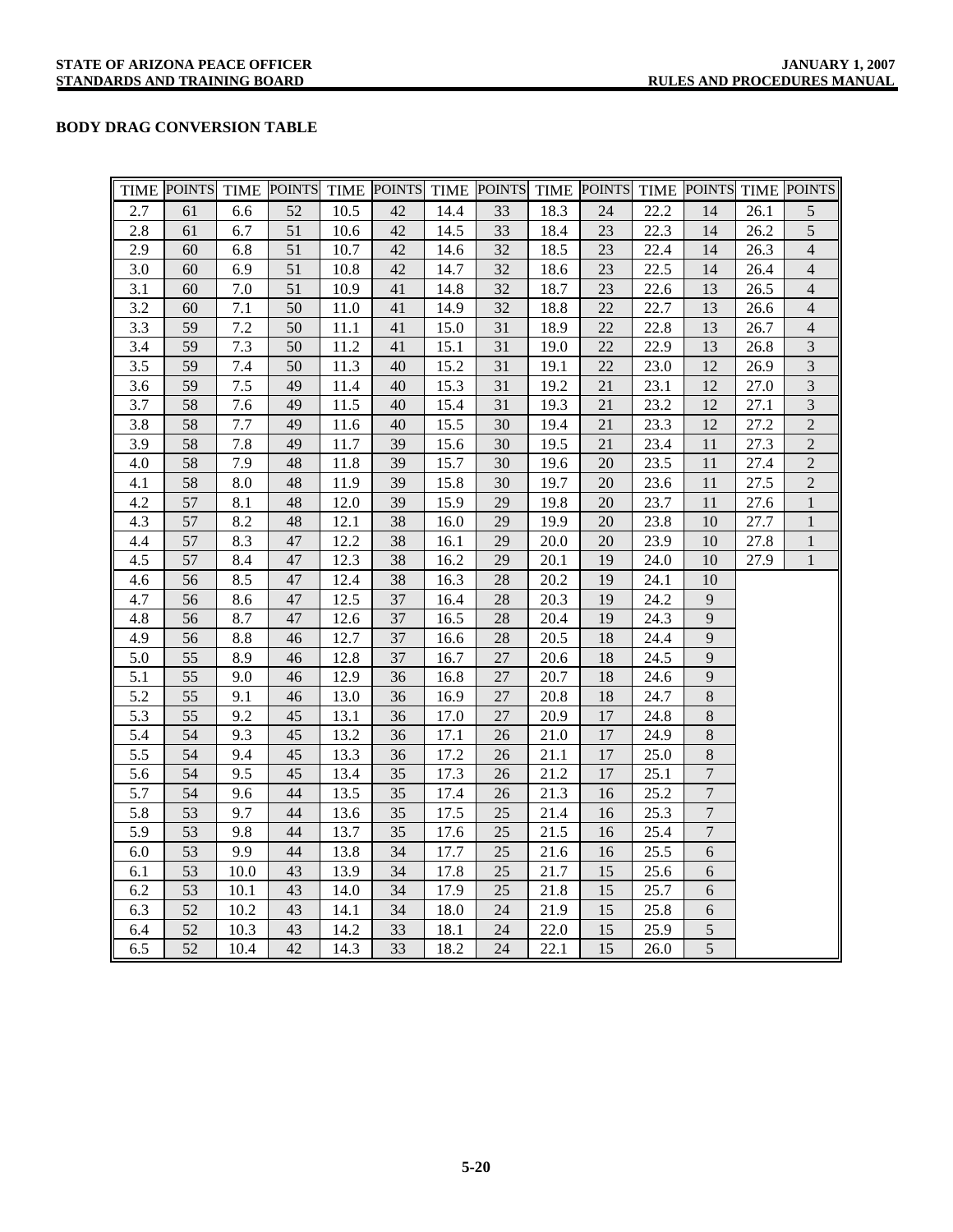## **CHAIN LINK FENCE CLIMB CONVERSION TABLE**

| <b>TIME</b> | <b>POINTS</b> | <b>TIME</b>               | <b>POINTS</b>   | <b>TIME</b> | <b>POINTS</b>           |
|-------------|---------------|---------------------------|-----------------|-------------|-------------------------|
| 4.0         | 120           | 7.8                       | 79              | 11.6        | 39                      |
| 4.1         | 119           | 7.9                       | 78              | 11.7        | 37                      |
| 4.2         | 118           | 8.0                       | 77              | 11.8        | 36                      |
| 4.3         | 117           | 8.1                       | 76              | 11.9        | 35                      |
| 4.4         | 116           | 8.2                       | $\overline{75}$ | 12.0        | 34                      |
| 4.5         | 115           | $\overline{\mathbf{8.3}}$ | 74              | 12.1        | 33                      |
| 4.6         | 114           | 8.4                       | 73              | 12.2        | 32                      |
| 4.7         | 113           | 8.5                       | 72              | 12.3        | 31                      |
| 4.8         | 112           | 8.6                       | 71              | 12.4        | 30                      |
| 4.9         | 111           | 8.7                       | 70              | 12.5        | 29                      |
| 5.0         | 109           | 8.8                       | 69              | 12.6        | 28                      |
| 5.1         | 108           | 8.9                       | 68              | 12.7        | 27                      |
| 5.2         | 107           | 9.0                       | 66              | 12.8        | 26                      |
| 5.3         | 106           | 9.1                       | 65              | 12.9        | 25                      |
| 5.4         | 105           | 9.2                       | 64              | 13.0        | 23                      |
| 5.5         | 104           | 9.3                       | 63              | 13.1        | 22                      |
| 5.6         | 103           | 9.4                       | 62              | 13.2        | 21                      |
| 5.7         | 102           | 9.5                       | 61              | 13.3        | 20                      |
| 5.8         | 101           | 9.6                       | 60              | 13.4        | 19                      |
| 5.9         | 100           | 9.7                       | 59              | 13.5        | 18                      |
| 6.0         | 99            | 9.8                       | 58              | 13.6        | 17                      |
| 6.1         | 98            | 9.9                       | 57              | 13.7        | 16                      |
| 6.2         | 97            | 10.0                      | 56              | 13.8        | 15                      |
| 6.3         | 96            | 10.1                      | 55              | 13.9        | 14                      |
| 6.4         | 94            | 10.2                      | 54              | 14.0        | 13                      |
| 6.5         | 93            | 10.3                      | 52              | 14.1        | 12                      |
| 6.6         | 92            | 10.4                      | 51              | 14.2        | 11                      |
| 6.7         | 91            | 10.5                      | 50              | 14.3        | 10                      |
| 6.8         | 90            | 10.6                      | 49              | 14.4        | 8                       |
| 6.9         | 89            | 10.7                      | 48              | 14.5        | $\overline{7}$          |
| 7.0         | 88            | 10.8                      | 47              | 14.6        | 6                       |
| 7.1         | 87            | 10.9                      | 46              | 14.7        | 5                       |
| $\bf 7.2$   | 86            | 11.0                      | 45              | 14.8        | $\overline{\mathbf{4}}$ |
| 7.3         | 85            | 11.1                      | 44              | 14.9        | $\mathbf{3}$            |
| 7.4         | 84            | 11.2                      | 43              | 15.0        | $\mathbf 2$             |
| 7.5         | 83            | 11.3                      | 42              | 15.1        | $\mathbf{1}$            |
| 7.6         | 82            | 11.4                      | 41              |             |                         |
| 7.7         | 80            | 11.5                      | 40              |             |                         |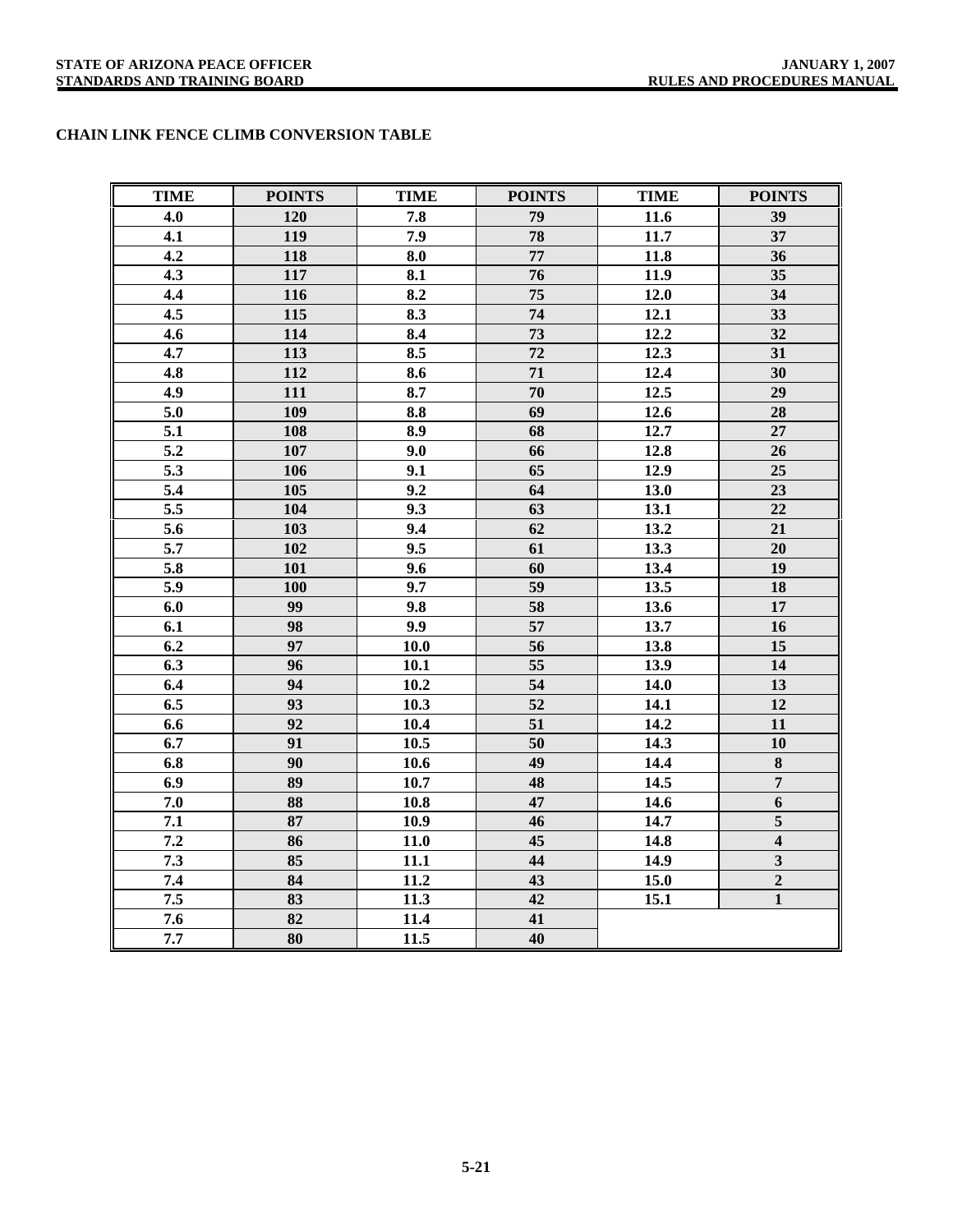## **SOLID FENCE CLIMB CONVERSION TABLE**

|     |     |     |            |             |            |             | TIME POINTS TIME POINTS TIME POINTS TIME POINTS TIME POINTS TIME |      |    |      | <b>POINT</b>            |
|-----|-----|-----|------------|-------------|------------|-------------|------------------------------------------------------------------|------|----|------|-------------------------|
|     |     |     |            |             |            |             |                                                                  |      |    |      | ${\bf S}$               |
| 4.0 | 224 | 7.0 | 181        | <b>10.0</b> | 138        | 13.0        | 96                                                               | 16.0 | 53 | 19.0 | 10                      |
| 4.1 | 223 | 7.1 | 180        | 10.1        | 137        | 13.1        | 94                                                               | 16.1 | 51 | 19.1 | 8                       |
| 4.2 | 221 | 7.2 | 178        | 10.2        | 136        | 13.2        | 93                                                               | 16.2 | 50 | 19.2 | $\overline{7}$          |
| 4.3 | 220 | 7.3 | 177        | 10.3        | 134        | 13.3        | 91                                                               | 16.3 | 48 | 19.3 | 6                       |
| 4.4 | 218 | 7.4 | 176        | 10.4        | 133        | 13.4        | 90                                                               | 16.4 | 47 | 19.4 | $\overline{\mathbf{4}}$ |
| 4.5 | 217 | 7.5 | 174        | 10.5        | 131        | 13.5        | 88                                                               | 16.5 | 46 | 19.5 | $\mathbf{3}$            |
| 4.6 | 216 | 7.6 | 173        | 10.6        | 130        | 13.6        | 87                                                               | 16.6 | 44 | 19.6 | $\mathbf{1}$            |
| 4.7 | 214 | 7.7 | 171        | 10.7        | 128        | 13.7        | 86                                                               | 16.7 | 43 |      |                         |
| 4.8 | 213 | 7.8 | 170        | 10.8        | 127        | 13.8        | 84                                                               | 16.8 | 41 |      |                         |
| 4.9 | 211 | 7.9 | 168        | 10.9        | 126        | 13.9        | 83                                                               | 16.9 | 40 |      |                         |
| 5.0 | 210 | 8.0 | 167        | 11.0        | 124        | <b>14.0</b> | 81                                                               | 17.0 | 38 |      |                         |
| 5.1 | 208 | 8.1 | 166        | 11.1        | 123        | 14.1        | 80                                                               | 17.1 | 37 |      |                         |
| 5.2 | 207 | 8.2 | 164        | 11.2        | 121        | 14.2        | 78                                                               | 17.2 | 36 |      |                         |
| 5.3 | 206 | 8.3 | 163        | 11.3        | 120        | 14.3        | 77                                                               | 17.3 | 34 |      |                         |
| 5.4 | 204 | 8.4 | 161        | 11.4        | 118        | 14.4        | 76                                                               | 17.4 | 33 |      |                         |
| 5.5 | 203 | 8.5 | <b>160</b> | 11.5        | 117        | 14.5        | 74                                                               | 17.5 | 31 |      |                         |
| 5.6 | 201 | 8.6 | 158        | 11.6        | 116        | 14.6        | 73                                                               | 17.6 | 30 |      |                         |
| 5.7 | 200 | 8.7 | 157        | 11.7        | 114        | 14.7        | 71                                                               | 17.7 | 28 |      |                         |
| 5.8 | 198 | 8.8 | 156        | 11.8        | 113        | 14.8        | 70                                                               | 17.8 | 27 |      |                         |
| 5.9 | 197 | 8.9 | 154        | 11.9        | 111        | 14.9        | 68                                                               | 17.9 | 26 |      |                         |
| 6.0 | 196 | 9.0 | 153        | 12.0        | 110        | 15.0        | 67                                                               | 18.0 | 24 |      |                         |
| 6.1 | 194 | 9.1 | 151        | 12.1        | 108        | 15.1        | 66                                                               | 18.1 | 23 |      |                         |
| 6.2 | 193 | 9.2 | 150        | 12.2        | 107        | 15.2        | 64                                                               | 18.2 | 21 |      |                         |
| 6.3 | 191 | 9.3 | 148        | 12.3        | 106        | 15.3        | 63                                                               | 18.3 | 20 |      |                         |
| 6.4 | 190 | 9.4 | 147        | 12.4        | 104        | 15.4        | 61                                                               | 18.4 | 18 |      |                         |
| 6.5 | 188 | 9.5 | 146        | 12.5        | 103        | 15.5        | 60                                                               | 18.5 | 17 |      |                         |
| 6.6 | 187 | 9.6 | 144        | 12.6        | 101        | 15.6        | 58                                                               | 18.6 | 16 |      |                         |
| 6.7 | 186 | 9.7 | 143        | 12.7        | <b>100</b> | 15.7        | 57                                                               | 18.7 | 14 |      |                         |
| 6.8 | 184 | 9.8 | 141        | 12.8        | 98         | 15.8        | 56                                                               | 18.8 | 13 |      |                         |
| 6.9 | 183 | 9.9 | <b>140</b> | 12.9        | 97         | 15.9        | 54                                                               | 18.9 | 11 |      |                         |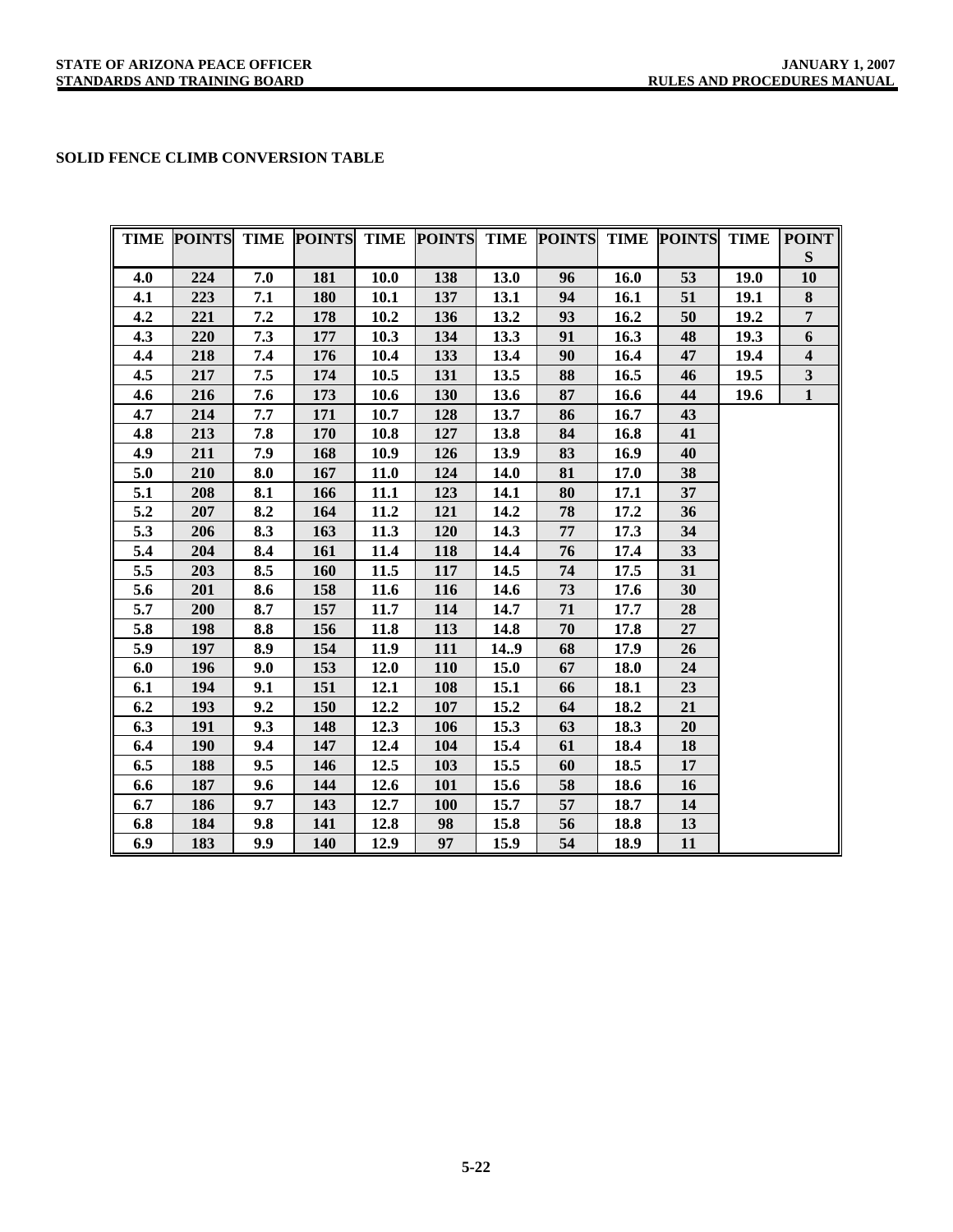## **500-YARD RUN CONVERSION TABLE**

| <b>TIME</b> | <b>POINTS</b> | <b>TIME</b>  | <b>POINTS</b> | <b>TIME</b> | <b>POINTS</b> | <b>TIME</b> | <b>POINTS</b>           |
|-------------|---------------|--------------|---------------|-------------|---------------|-------------|-------------------------|
| 53.0        | 50            | 91.1         | 37            | 129.4       | 24            | 167.6       | 11                      |
| to          |               | to           |               | to          |               | to          |                         |
| 55.9        |               | 94.0         |               | 132.2       |               | 170.5       |                         |
| 56.0        | 49            | 94.1         | 36            | 132.3       | 23            | 170.6       | 10                      |
| to          |               | to           |               | to          |               | to          |                         |
| 58.7        |               | 97.0         |               | 135.2       |               | 173.4       |                         |
| 58.8        | 48            | 97.1         | 35            | 135.3       | 22            | 173.5       | $\boldsymbol{9}$        |
| to          |               | to           |               | to          |               | to          |                         |
| 61.7        |               | 99.9         |               | 138.1       |               | 176.4       |                         |
| 61.8        | 47            | 100.0        | 34            | 138.2       | 21            | 176.5       | 8                       |
| to          |               | to           |               | to          |               | to          |                         |
| 64.6        |               | 102.8        |               | 141.1       |               | 179.3       |                         |
| 64.7        | 46            | 102.9        | 33            | 141.2       | 20            | 179.4       | $\overline{7}$          |
| to          |               | to           |               | to          |               | to          |                         |
| 67.6        |               | 105.8        |               | 144.0       |               | 182.2       |                         |
| 67.7        | 45            | 105.9        | 32            | 144.1       | 19            | 182.3       | 6                       |
| to          |               | to           |               | to          |               | to          |                         |
| 70.5        |               | 108.7        |               | 147.0       |               | 185.2       |                         |
| 70.6        | 44            | 108.8        | 31            | 147.1       | 18            | 185.3       | 5                       |
| to          |               | to           |               | to          |               | to          |                         |
| 73.5        |               | 111.7        |               | 149.9       |               | 188.1       |                         |
| 73.6        | 43            | 111.8        | 30            | 150.0       | 17            | 188.2       | $\overline{\mathbf{4}}$ |
| to          |               | to           |               | to          |               | to          |                         |
| 76.4        |               | 114.6        |               | 152.8       |               | 191.1       |                         |
| 76.5        | 42            | 114.7        | 29            | 152.9       | 16            | 191.2       | $\overline{\mathbf{3}}$ |
| to          |               | to           |               | to          |               | to          |                         |
| 79.3        |               | 117.6        |               | 155.8       |               | 194.0       |                         |
| 79.4        | 41            | 117.7        | 28            | 155.9       | 15            | 194.1       | $\overline{2}$          |
| to          |               | to           |               | to          |               | to          |                         |
| 82.3        |               | 120.5        |               | 158.7       |               | 196.9       |                         |
| 82.4        | 40            | 120.6        | 27            | 158.8       | 14            | 197.0       | $\mathbf{1}$            |
| to          |               | to           |               | to          |               | to          |                         |
| 85.2        |               | 123.4        |               | 161.7       |               | 199.9       |                         |
| 85.3        | 39            | 123.5        | 26            | 161.8       | 13            |             |                         |
| to          |               | $\mathbf{t}$ |               | to          |               |             |                         |
| 88.2        |               | 126.3        |               | 164.6       |               |             |                         |
| 88.3        | 38            | 126.4        | 25            | 164.7       | 12            |             |                         |
| to          |               | to           |               | to          |               |             |                         |
| 91.0        |               | 129.3        |               | 167.5       |               |             |                         |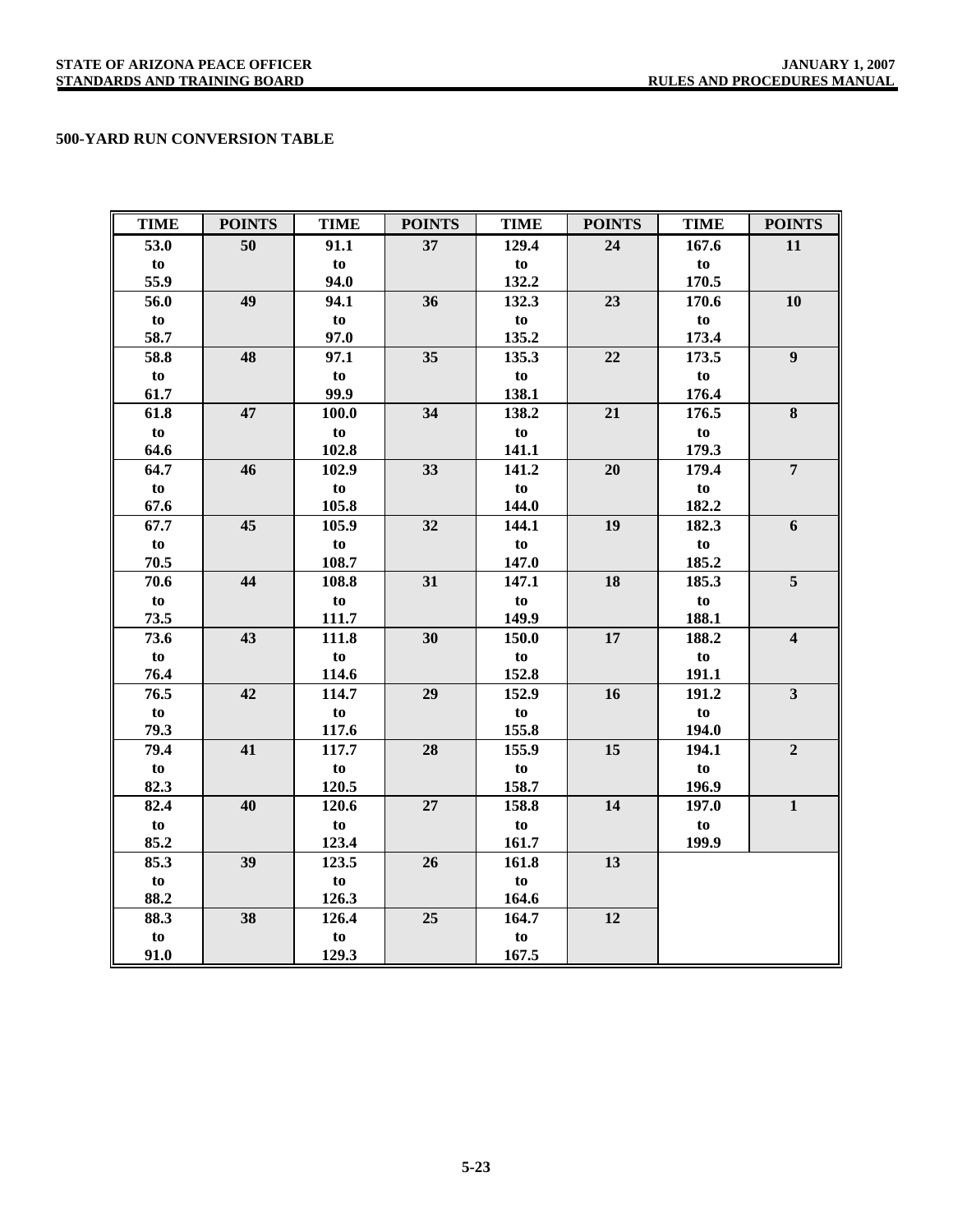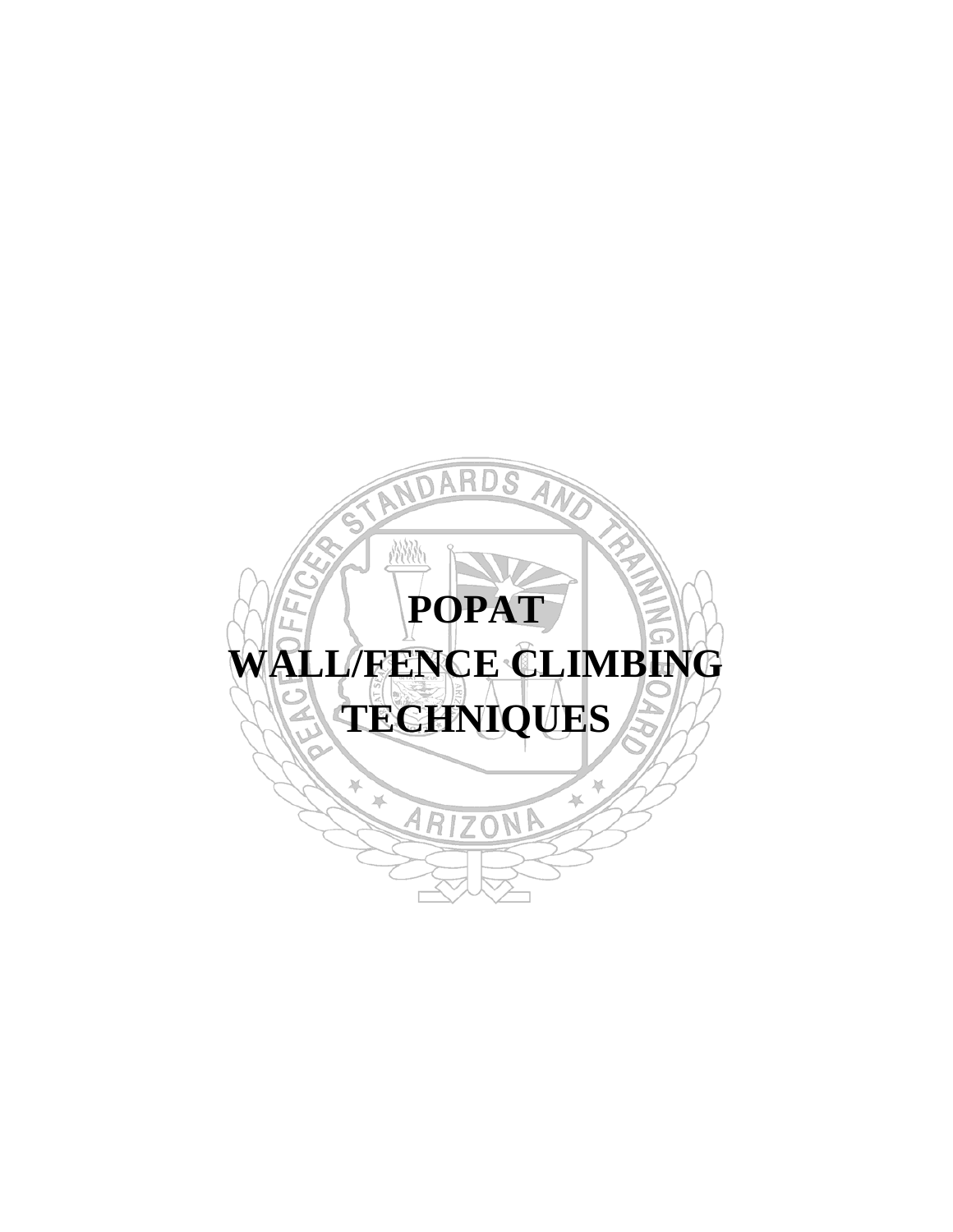# **WALL/FENCE CLIMBING TECHNIQUES**



- *KEEP TOES POINTED UPWARD (TOWARD SKY) SO THAT LARGER HAMSTRING MUSCLES ARE USED TO PULL; WHEN FOOT TURNS TO SIDE, SMALLER ADDUCTOR MUSCLES BECOME PRIMARY MOVER AND GROIN PULLS OFTEN OCCUR*
- *HOOK ELBOW/ARMPIT OF OPPOSITE SIDE OF BODY OVER TOP EDGE OF WALL & ROLL OVER, MAINTAINING LOW PROFILE, SCAN LANDING AREA BEFORE JUMPING*